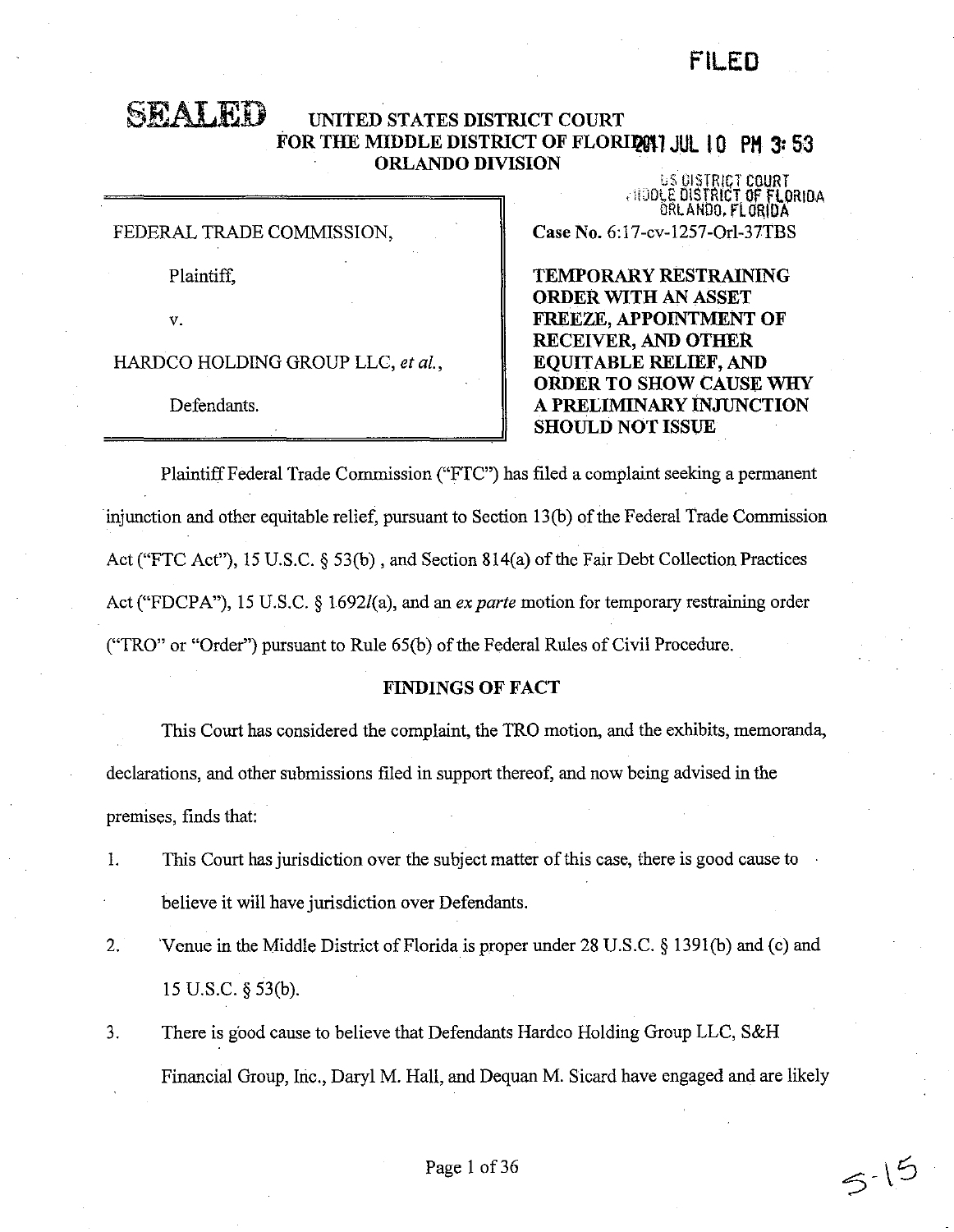to continue to engage in acts or practices that violate Section S(a) of the FTC Act, 15 U.S.C.  $\S$  45(a), and the FDCPA, 15 U.S.C.  $\S$ § 1692 - 1692p, and that the FTC is therefore likely to prevail on the merits of this action.

4. There is good cause to believe that immediate and irreparable harm will result from Defendants' ongoing violations of Section 5(a) of the FTC Act and the FDCPA unless Defendants are immediately restrained and enjoined by Order of this Court.

5. There is good cause to believe that immediate and irreparable damage to the Court's ability to grant effective final relief for consumers in the form of monetary restitution and/or disgorgement of ill-gotten gains will occur from the transfer, dissipation, or concealment by Defendants of their assets or business records unless Defendants are immediately restrained and enjoined by Order of this Court; and that in accordance with Fed. R. Civ. P. 65(b), the interest of justice requires that the FTC's TRO Motion be heard *ex parte* without prior notice to Defendants. Therefore, there is good cause for relieving the FTC of its duty to provide Defendants with prior notice of the FTC's TRO Motion.

6. Good cause exists for appointing a receiver over the Corporate Defendants, permitting the FTC immediate access to Defendants' business premises, and permitting the FTC to take expedited discovery.

7. Weighing the equities and considering the FTC's likelihood of ultimate success, a temporary restraining order with an asset freeze, appointment of a receiver, immediate access to business premises, expedited discovery as to the existence and location of assets and documents, and other equitable relief is in the public interest.

8. No security is required of any agency of the United States for issuance of a TRO, Fed. R. Civ. P. 65(c).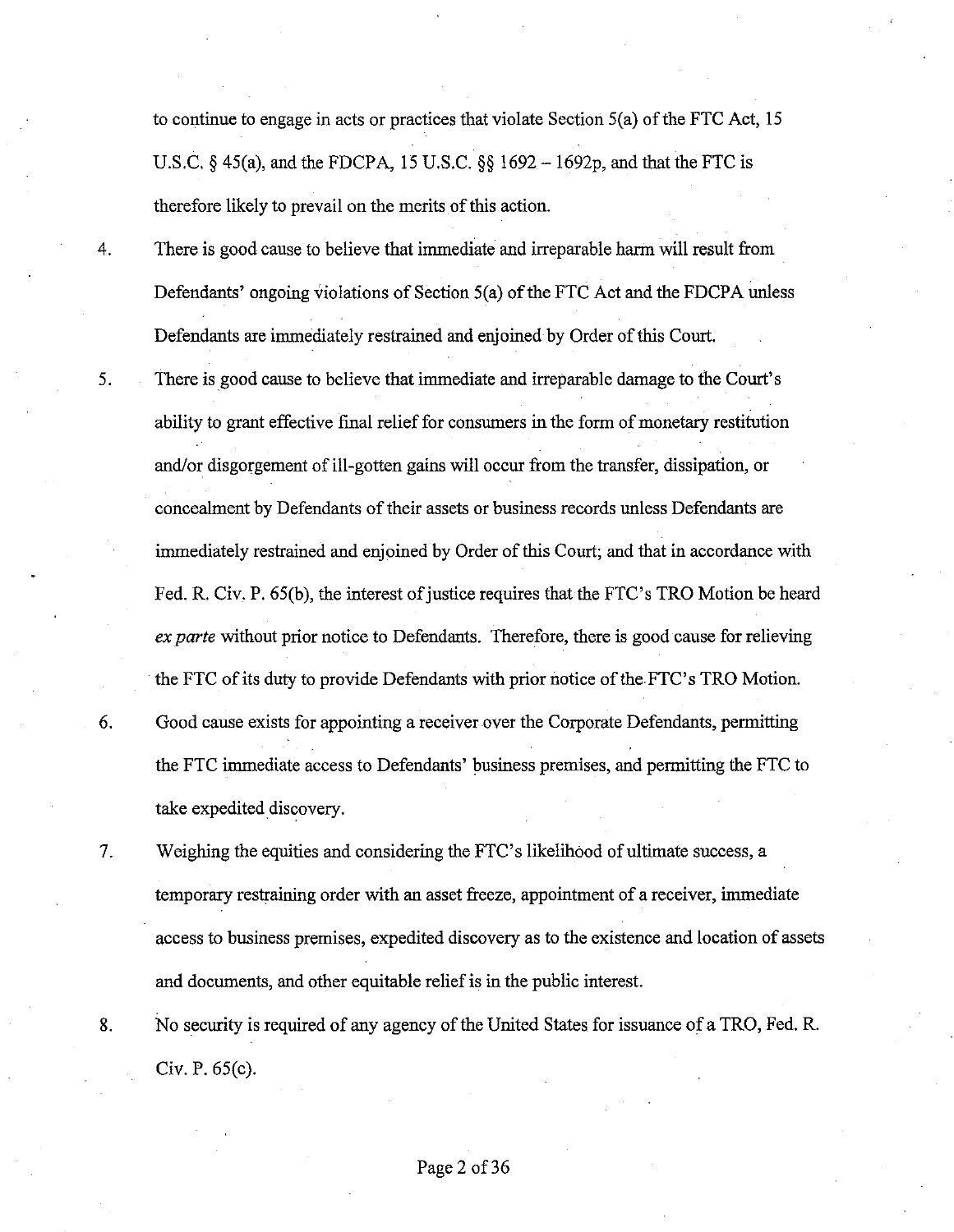#### **DEFINITIONS**

| A. | "Assets" means any legal or equitable interest in, right to, or claim to, any real or      |
|----|--------------------------------------------------------------------------------------------|
|    | personal property, including, without limitation, chattels, goods, instruments, equipment, |
|    | fixtures, general intangibles, leaseholds, mail or other deliveries, inventory, checks,    |
|    | notes, accounts, credits, contracts, receivables, shares of stock, and all cash, wherever  |
|    | located.                                                                                   |

- **B. "Consumer"** means any person.
- C. **"Corporate Defendants"** means Hardco Holding Group LLC and S&H Financial Group Inc., and their successors, assigns, affiliates, or subsidiaries, and each ofthem by whatever names each might be known.
- D. **"Debt"** means any obligation or alleged obligation to pay money arising out of a transaction, whether or not such obligation has been reduced to judgment.
- E. **"Defendants"** means the Individual Defendants and the Corporate Defendants, individually, collectively, or in any combination, and each of them by whatever names each might be known.
- F. **"Document"** is synonymous in meaning and equal in scope to the usage of the term in Federal Rule of Civil Procedure 34(a), and includes writings, drawings, graphs, charts, photographs, audio and video recordings, computer records, and other data compilations from which the information can be obtained and translated, if necessary, through detection devices into reasonably usable form. A draft or non-identical copy is a separate document within the meaning of the term.
- 

G. **"Financial Institution"** means any bank, savings and loan institution, credit union, or any financial depository of any kind, including, but not limited to, any brokerage house,

Page 3 of 36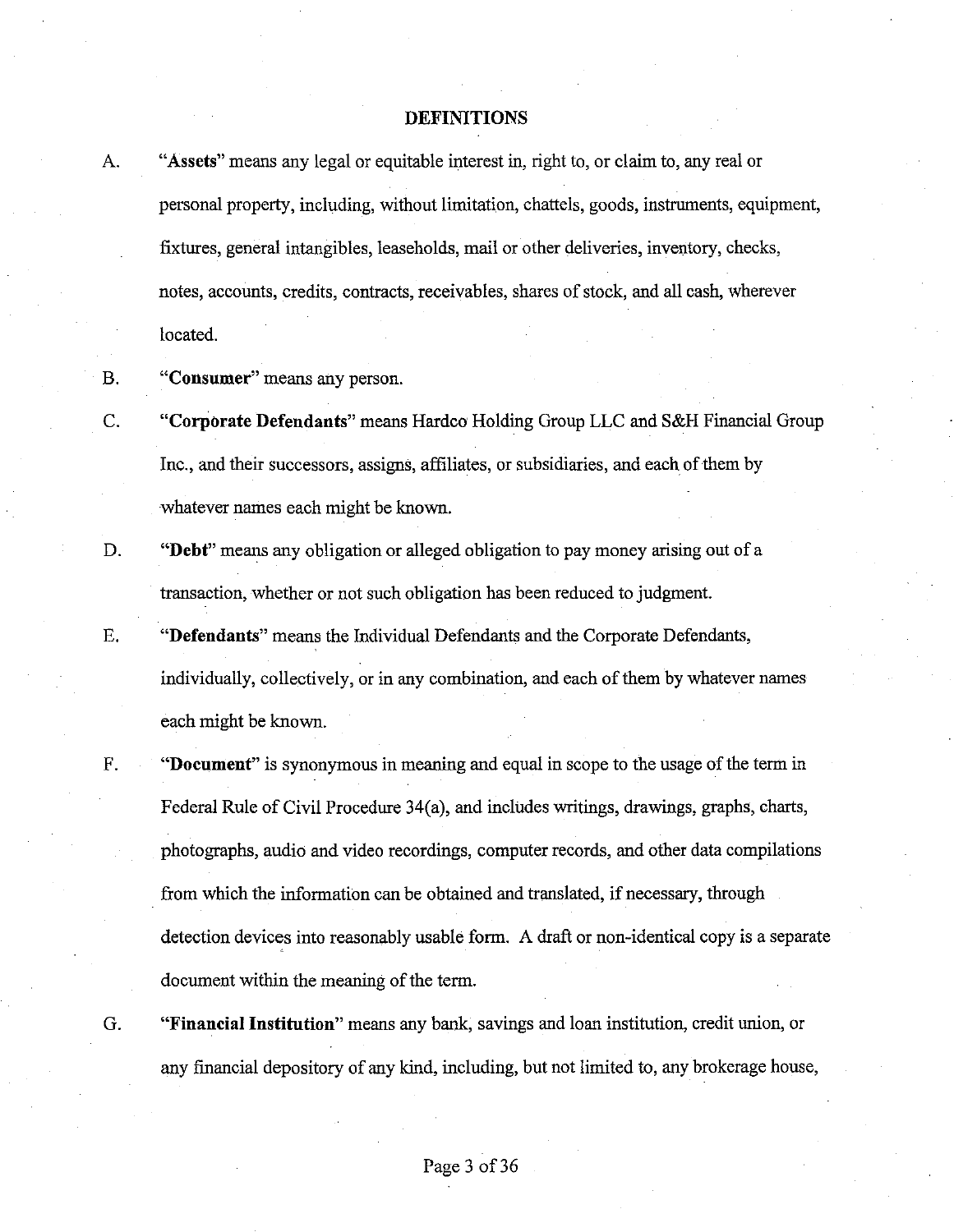trustee, broker-dealer, escrow agent, title company, commodity trading company, or precious metal dealer.

- H. **"Individual Defendants"** means Daryl M. Hall and Dequan M. Sicard.
- **I. "Person"** means a natural person, an organization or other legal entity, including a corporation, partnership, sole proprietorship, limited liability company, association, cooperative, or any other group or combination acting as an entity.
- J. **"Receivership Defendants"** means the Corporate Defendants, as well as any other business related to the Defendants' debt collection business and which the. Receiver has reason to believe is owned or controlled in whole or in part by any ofthe Defendants.
- K. The terms **"and" and "or"** shall be construed conjunctively or disjunctively as necessary to make the applicable phrase or sentence inclusive rather than exclusive.

#### **ORDER**

## **PROHIBITED REPRESENTATIONS**

- **I. IT IS THEREFORE ORDERED** that in connection with the collection or the attempted collection of any debt, Defendants and their successors, assigns, officers, agents, employees, and attorneys, and those persons or entities in active concert or participation with any of them who receive actual notice of this Order by personal service or otherwise, whether acting directly or through any corporation, subsidiary, division, or other device, are hereby temporarily restrained and enjoined from:
	- A. Misrepresenting, or assisting others who are misrepresenting, expressly or by implication, orally or in writing, any of the following:
		- 1. that any consumer is delinquent on a payday loan or other debt that any Defendant or any other person has authority to collect;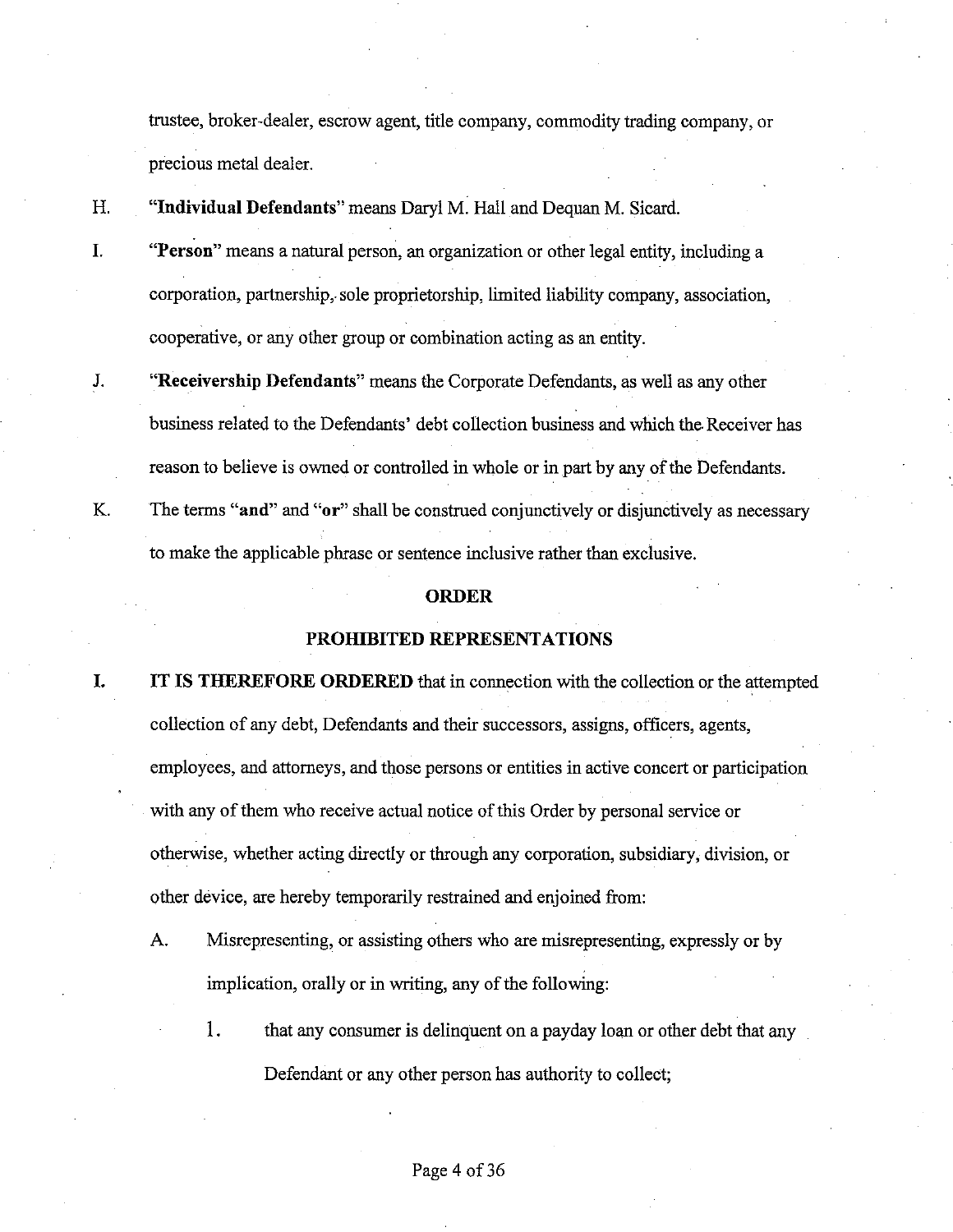- 2. that any consumer has a legal obligation to pay any Defendant or any other person;
- 3. that non-payment of a purported debt will result in a consumer's arrest, or in seizure, garnishment, or attachment of a consumer's property or wages;
- 4. that any Defendant or any other person has taken, intends to take, or has authority to take formal legal action against a consumer who fails to pay any debt;
- 5. that any Defendant or any other person is an attorney or affiliated or associated with an attorney;
- 6. that any Defendant or any other person is a law firm; or
- 7. the character, amount, or legal status of a debt;
- B. Communicating with third parties for purposes other than acquiring location information about a consumer, without having obtained directly the prior consent of the consumer or the express permission of a court of competent jurisdiction, and when not reasonably necessary to effectuate a postjudgment judicial remedy;
- C. Placing telephone calls without meaningfully disclosing the caller's identity;
- D. Failing to disclose or disclose adequately (1) in the initial communication with a consumer that any Defendant or any other person is a debt collector attempting to collect a debt and that any information obtained will be used for that purpose, or (2) in subsequent communications with consumers that any Defendant or any other person is a debt collector;
- E. Threatening to take action that is not lawful or that any Defendant or any other person does not intend to take;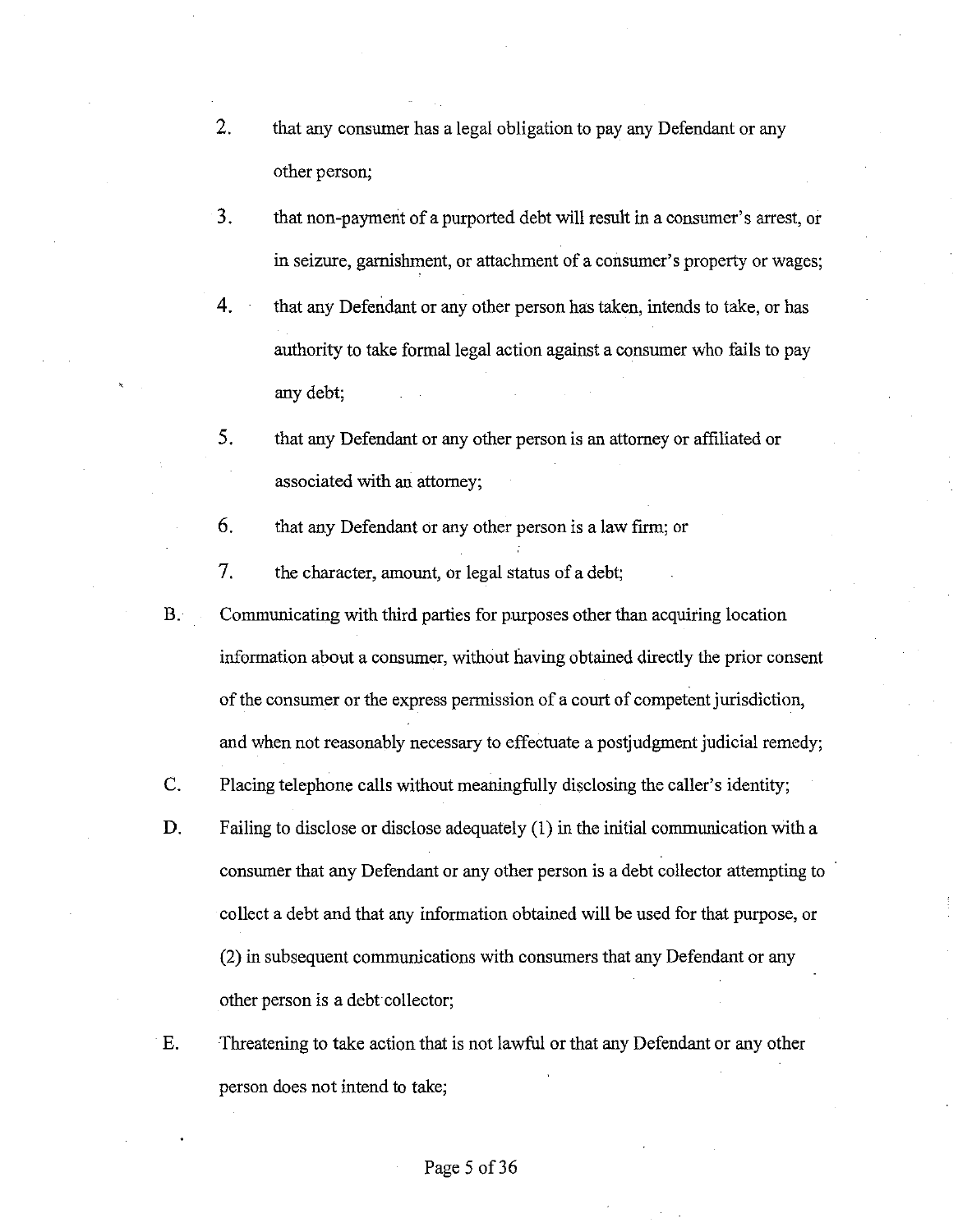- F. Using any false representation or deceptive means to collect or attempt to collect a debt, or to obtain information concerning a consumer;
- G. Using a business, company, or organization name other than the true name of Defendants' business, company, or organization;
- H. Failing to provide consumers, within five days after the initial communication with a consumer, a written notice containing: **(1)** the amount of the debt; (2) the name of the creditor to whom the debt is owed; (3) a statement that unless the consumer, within thirty days after receipt of the notice, disputes the validity of the debt, or any portion thereof, the debt will be assumed to be valid by Defendants; (4) a statement that if the consumer notifies Defendants in writing within the thirty-day period that the debt, or any portion thereof, is disputed, Defendants will obtain verification of the debt or a copy of a judgment against the consumer and a copy of such verification or judgment will be mailed to the consumer by Defendants; and (5) a statement that, upon the consumer's written request within the thirty-day period, Defendants will provide the consumer with the name and address of the original creditor, if different from the current creditor; and
- I. Engaging in any other conduct that violates the FDCPA, 15 U.S.C. *§§* 1692 1692p.

# **PROHIBITION ON RELEASE OF CONSUMER INFORMATION**

**II. IT IS FURTHER ORDERED** that, except as required by a law enforcement agency, law, regulation or court order, Defendants, and their officers, agents, employees, and attorneys, and all other persons in active concert or participation with any of them who receive actual notice of this Order by personal service or otherwise, are temporarily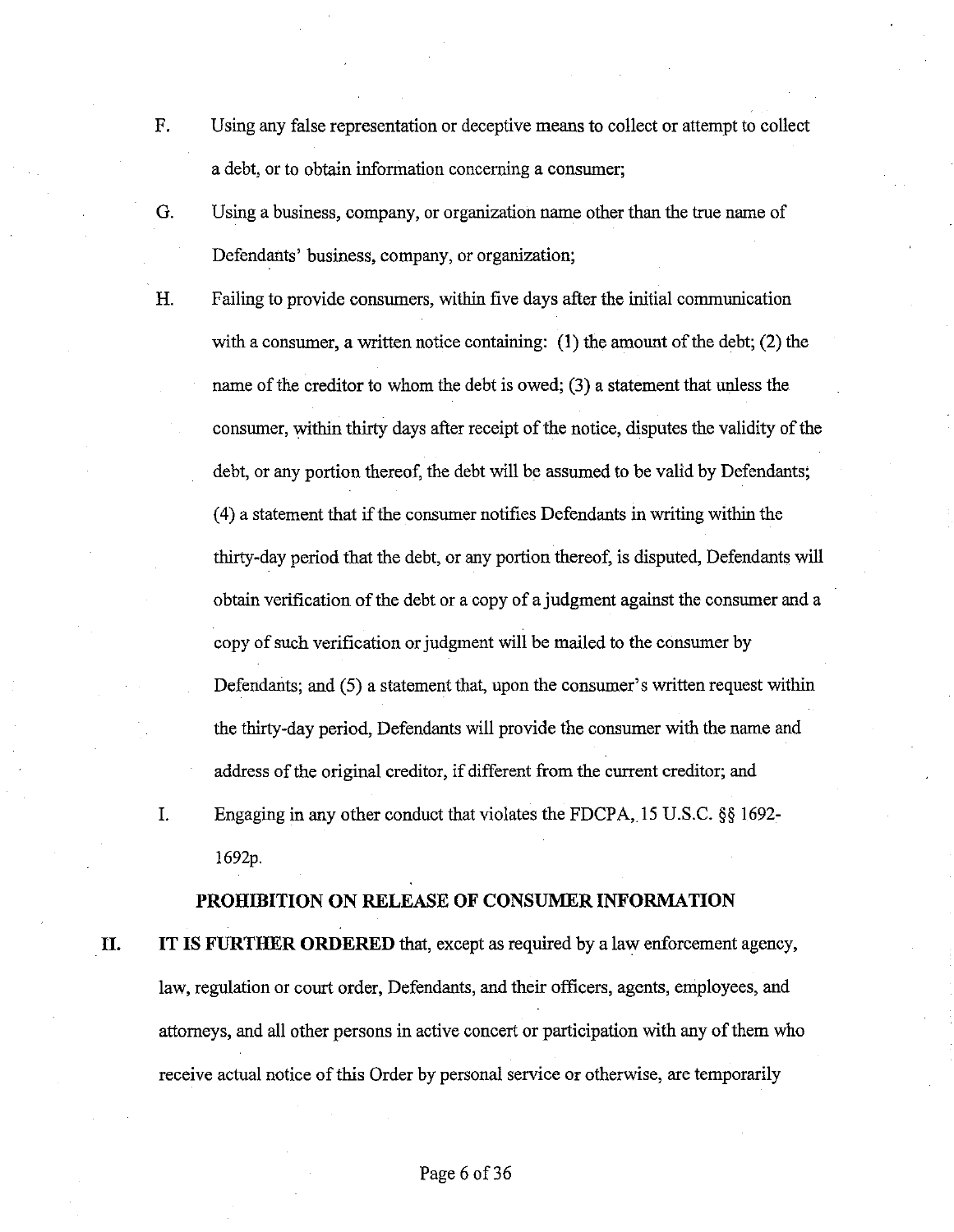restrained and enjoined from disclosing, using, or benefitting from consumer information, including the name, address, telephone number, email address, social security number, other identifying information, or any data that enables access to a consumer's account (including a credit card, bank account, or other financial account), of any person which any Defendant obtained prior to entry of this Order in connection with any debt collection service. *Provided, however,* that Defendants may disclose such identifying information to a law enforcement agency, as required by any law, regulation, or court order, or in any filings, pleadings or discovery in this action in the manner required by the Federal Rules of Civil Procedure and by any protective order in the case.

#### **ASSET FREEZE**

# **III.** IT IS FURTHER ORDERED that Defendants are hereby temporarily restrained and enjoined from directly or indirectly:

A. Transferring, liquidating, converting, encumbering, pledging, loaning, selling, concealing, dissipating, disbursing, assigning, spending, withdrawing, granting a lien or security interest or other interest in, or otherwise disposing of any funds, real or personal property, accounts, contracts, consumer lists, or any other assets, or any interest therein, wherever located, including outside the United States, that are: (1) owned or controlled, directly or indirectly, by any Defendant(s), in whole or in part, or held, in whole or in part for the benefit of any Defendant(s); (2) in the actual or constructive possession of any Defendant(s); or (3) owned, controlled by, or in the actual or constructive possession of any corporation, partnership, or other entity directly or indirectly owned, managed, or controlled by, or under common control with any Defendant(s), and any assets held by, for,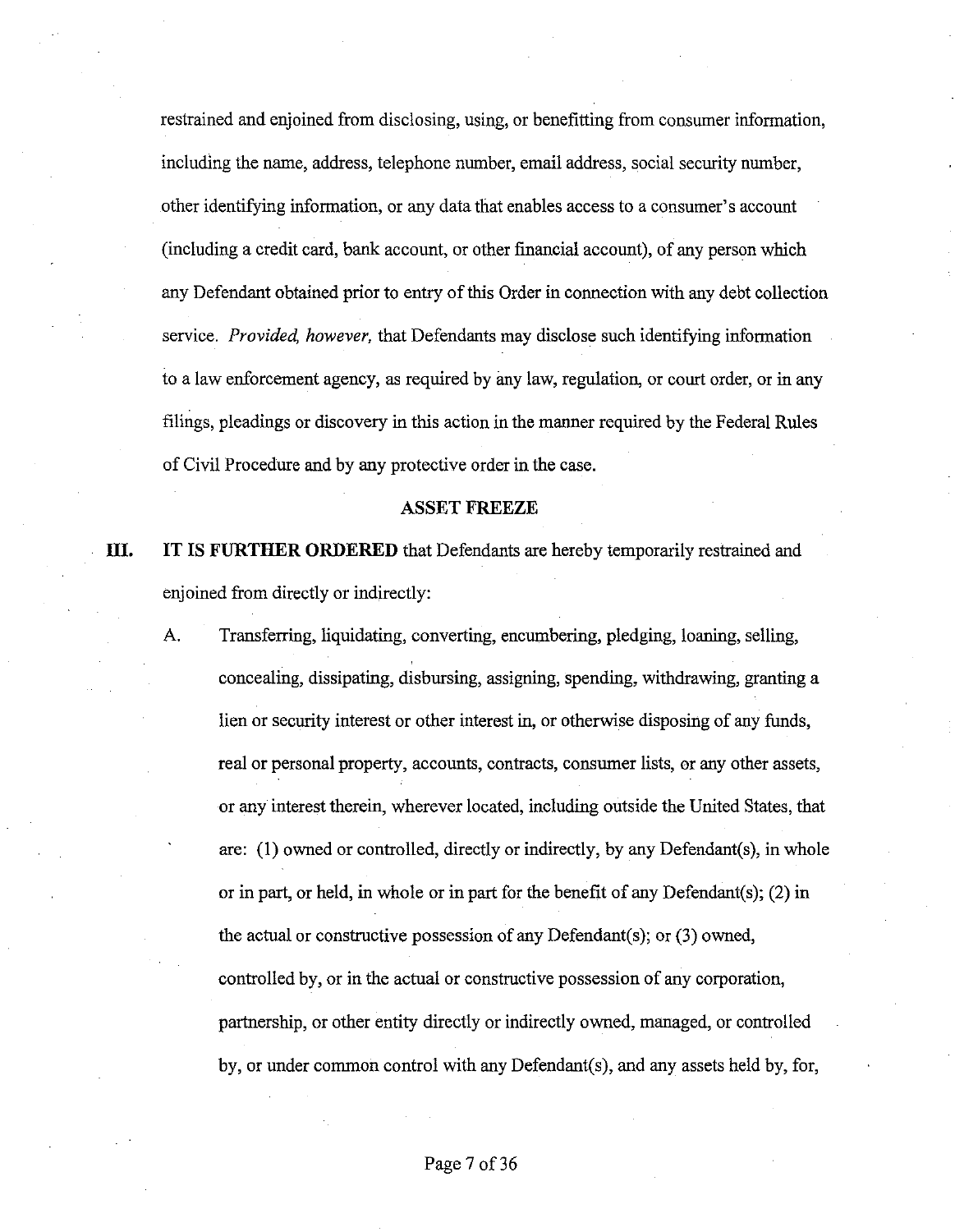or under the name of any Defendant(s) at any bank, savings and loan institution, or bank of any Defendant(s), or with any broker-dealer, escrow agent, title company, commodity trading company, precious metal dealer, or other financial institution or depository of any kind;

- B. Opening or causing to be opened any safe deposit boxes titled in the name of any Defendant(s), or subject to access by any Defendant(s);
- C. Incurring charges or cash advances on any credit card, debit card, or checking card issued in the name, singly or jointly, of any Defendant(s);
- D. Incurring liens or encumbrances on real property, personal property or other assets in the name, singly or jointly, of any Defendant(s); and
- E. Cashing any checks or depositing any money orders or cash received from consumers, clients, or customers of any Defendant(s).
- F. The funds, property, and assets affected by this Section shall include: (a) all assets of each Defendant as of the time this Order is entered, and (b) those assets obtained after entry of this Order that are obtained from any debt collection activities that predate the entry of this Order. This Section does not prohibit any transfers to the Receiver or repatriation of foreign Assets specifically required by. this order.

# **RETENTION OF ASSETS AND RECORDS BY FINANCIAL INSTITUTIONS AND OTHER THIRD PARTIES**

**IV. IT IS FURTHER ORDERED** that any financial or brokerage institution or depository, escrow agent, title company, commodity trading company, trust, entity, or person that holds, controls, or maintains custody of any account or asset owned or controlled, directly or indirectly, by any Defendant(s), or has held, controlled, or maintained any account or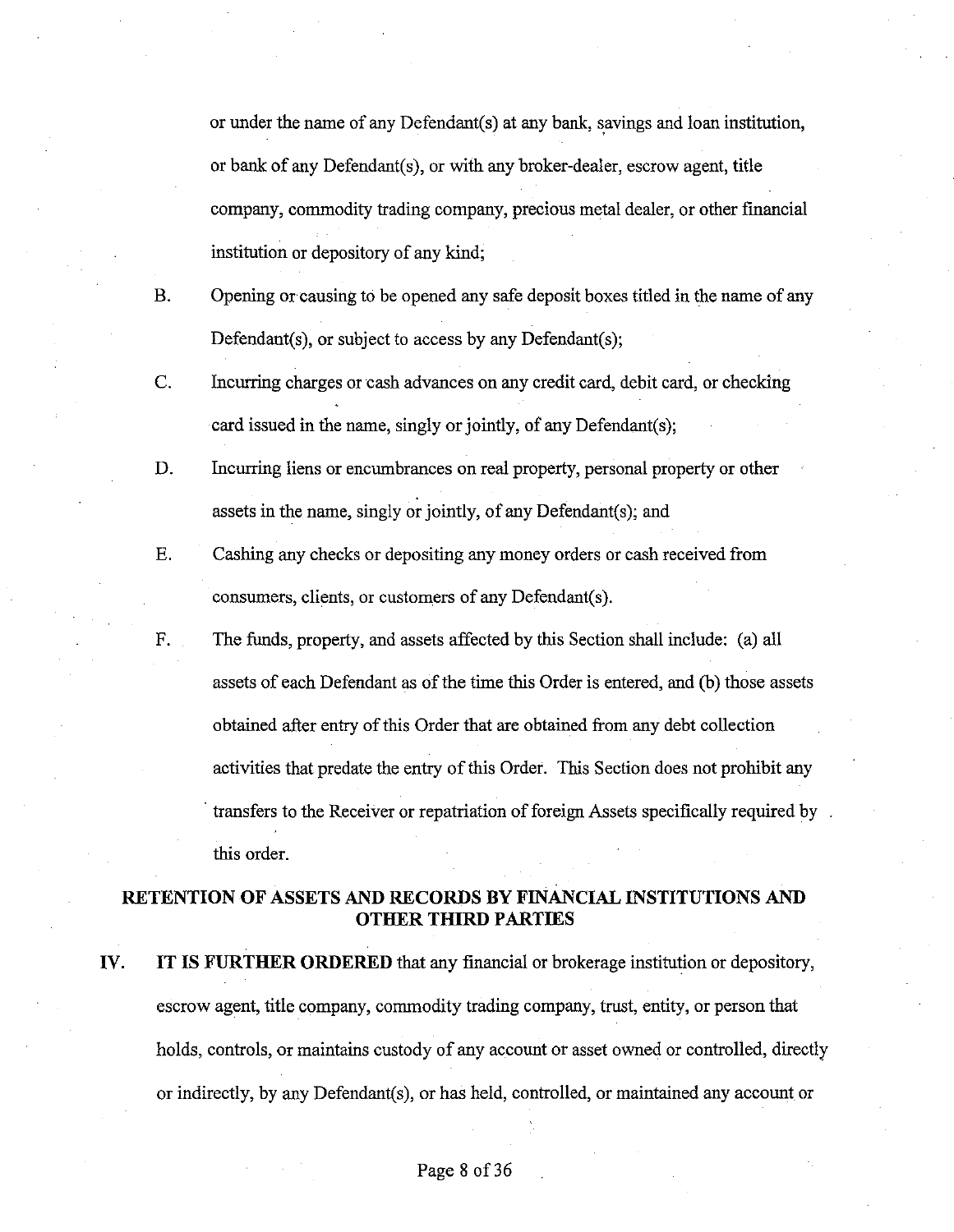asset of, or on behalf of, any Defendant $(s)$ , upon service with a copy of this Order, shall:

- A. Hold and retain within its control and prohibit Defendants from withdrawing, removing, assigning, transferring, pledging, encumbering, disbursing, dissipating, converting, selling, gifting, or otherwise disposing of any accounts, assets, funds, or other property that are owned by, held in the name of, for the benefit of, or otherwise controlled by, directly or indirectly, any Defendant(s), in whole or in part, except as directed by further order of the Court or as directed in writing by the Receiver regarding accounts, documents, or assets owned by, held in the name of, for the benefit of, or otherwise controlled by, any Receivership Defendant;
- B. Deny the Defendants access to any safe deposit box titled in the name of any Defendant(s), individually or jointly, or subject to access by any Defendant(s), whether directly or indirectly.
- C. Provide counsel for the FTC and the Receiver, within three (3) business days after being served with a copy of this Order, a certified statement setting forth:
	- 1. the identification number of each such account or asset titled (1) in the name, individually or jointly, of any Defendant(s); (2) held on behalf of, or for the benefit of, any Defendant(s); (3) owned or controlled by any Defendant(s); or (4) otherwise subject to access by any Defendant(s), directly or indirectly;
	- 2. the balance of each such account, or a description of the nature and value of such asset as of the close of business on the day on which this Order is served, and, if the account or other asset has been closed or removed, the date closed or removed, the total funds removed in order to close the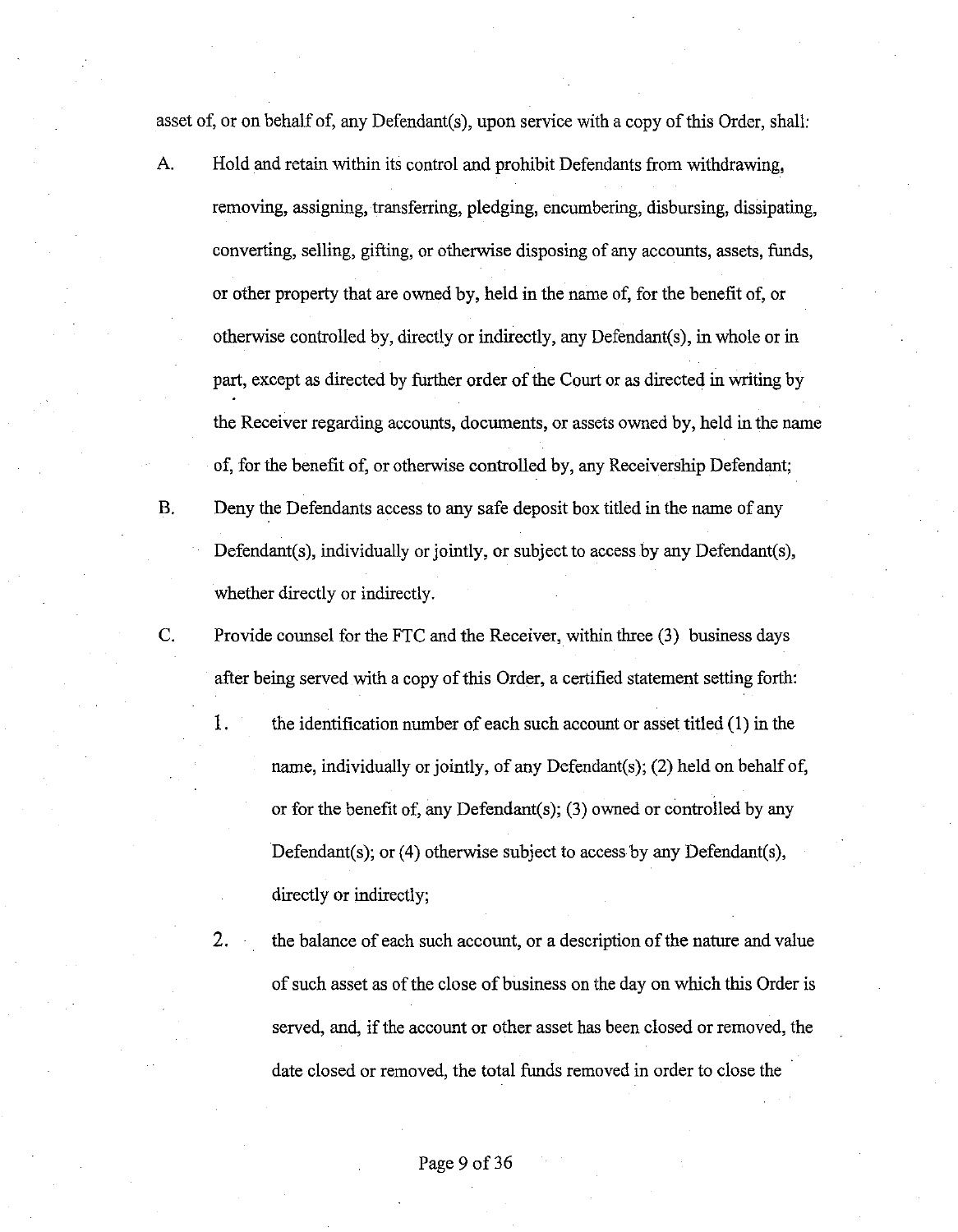account, and the name of the person or entity to whom such account or ' other asset was remitted;

- 3. the identification of any safe deposit box that is either titled in the name of any Defendant(s), or is otherwise subject to access by any Defendant(s); and
- 4. if an account, safe deposit box, or other asset has been closed or removed, the date closed or removed, the balance on such date, and the manner in which such account or asset was closed or removed.
- D. Provide counsel for the FTC and the Receiver, within three (3) business days after being served with a request, copies of all documents pertaining to such account or asset, including but not limited to originals or copies of account applications, account statements, signature cards, checks, drafts, deposit tickets, transfers to and from the accounts, all other debit and credit instruments or slips, currency transaction reports, 1099 forms, and safe deposit box logs; provided that such institution or custodian may charge a reasonable fee.

#### **FINANCIAL REPORTS AND ACCOUNTING**

- **V. IT IS FURTHER ORDERED** that each Defendant, within three (3) business days of service of this Order, shall prepare and deliver to counsel for the FTC:
	- A. For the Individual Defendants, a completed financial statement accurate as of the date of service of this Order upon such Defendant (unless otherwise agreed upon with FTC counsel) on the form of **Attachment A** to this Order captioned, "Form Re: Financial Statement for Individual Defendant."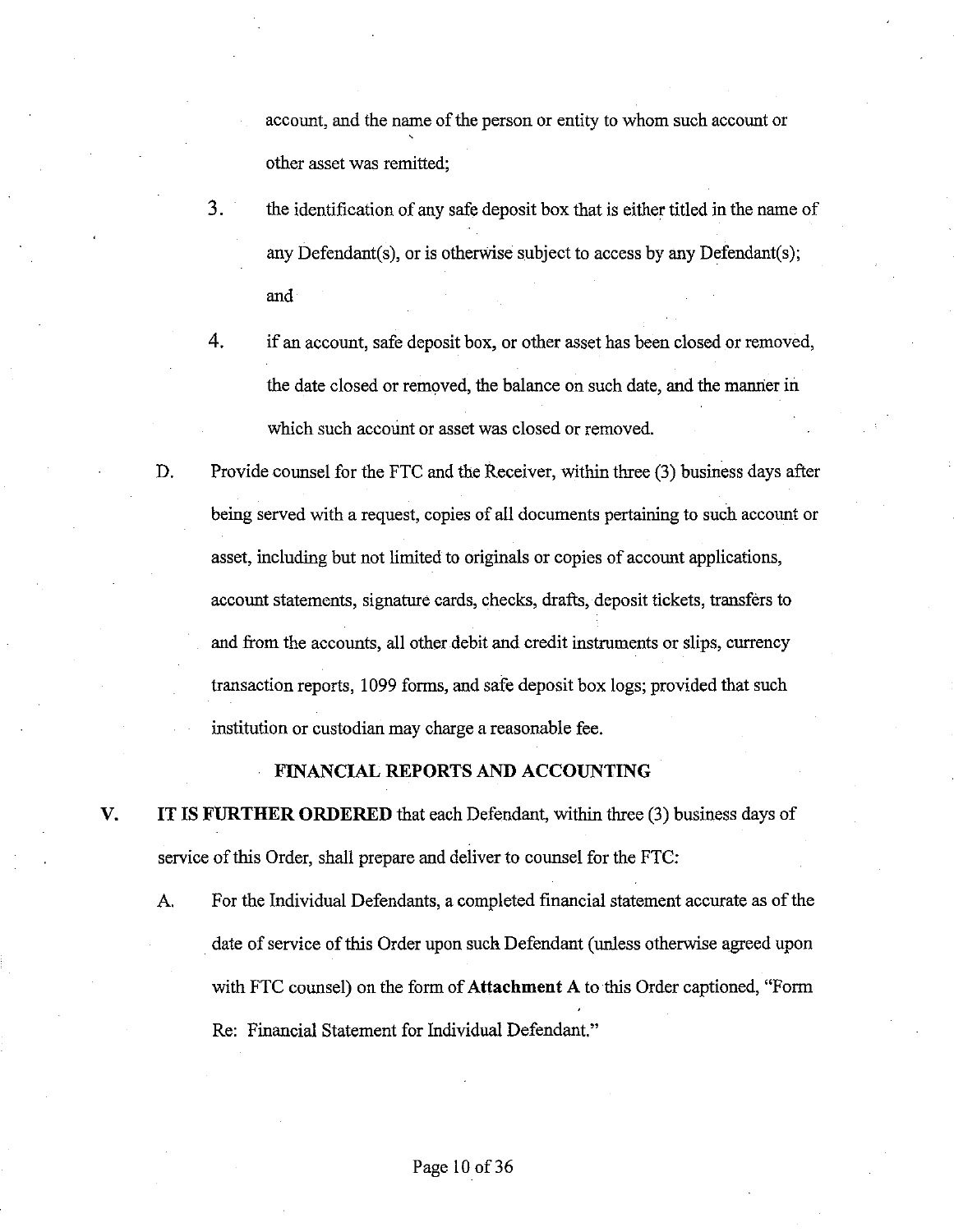B. For the Corporate Defendants, a completed financial statement accurate as of the date of service of this Order upon such Defendant (unless otherwise agreed upon with FTC counsel) in the form of **Attachment B** to this Order captioned, "Form Re: Financial Statement for Business Entity Defendant."

C. For each Defendant, a completed statement, verified under oath, of all payments, transfers or assignments of funds, assets, or property worth \$1,000 or more since January 1, 2015. Such statement shall include: (a) the amount transferred or assigned; (b) the name of each transferee or assignee; ( c) the date ofthe transfer or assignment; and (d) the type and amount of consideration paid the Defendant. Each statement shall specify the name and address of each financial institution and brokerage firm at which the Defendant has accounts or safe deposit boxes. Said statements shall include assets held in foreign as well as domestic accounts.

#### **CONSUMER CREDIT REPORTS**

**VI. IT IS FURTHER ORDERED** that the FTC may obtain credit reports concerning any Defendants pursuant to Section  $604(a)(1)$  of the Fair Credit Reporting Act, 15 U.S.C.  $\S$  1681b(a)(1), and that, upon written request, any credit reporting agency from which such reports are requested shall provide them to the FTC.

#### **REPATRIATION OF FOREIGN ASSETS**

- **VII. IT IS FURTHER ORDERED** that, within five (5) business days following the service of this Order, each Defendant shall:
	- A. Provide counsel for the FTC with a full accounting of all assets, accounts, funds, and documents outside of the territory of the United States that are held either: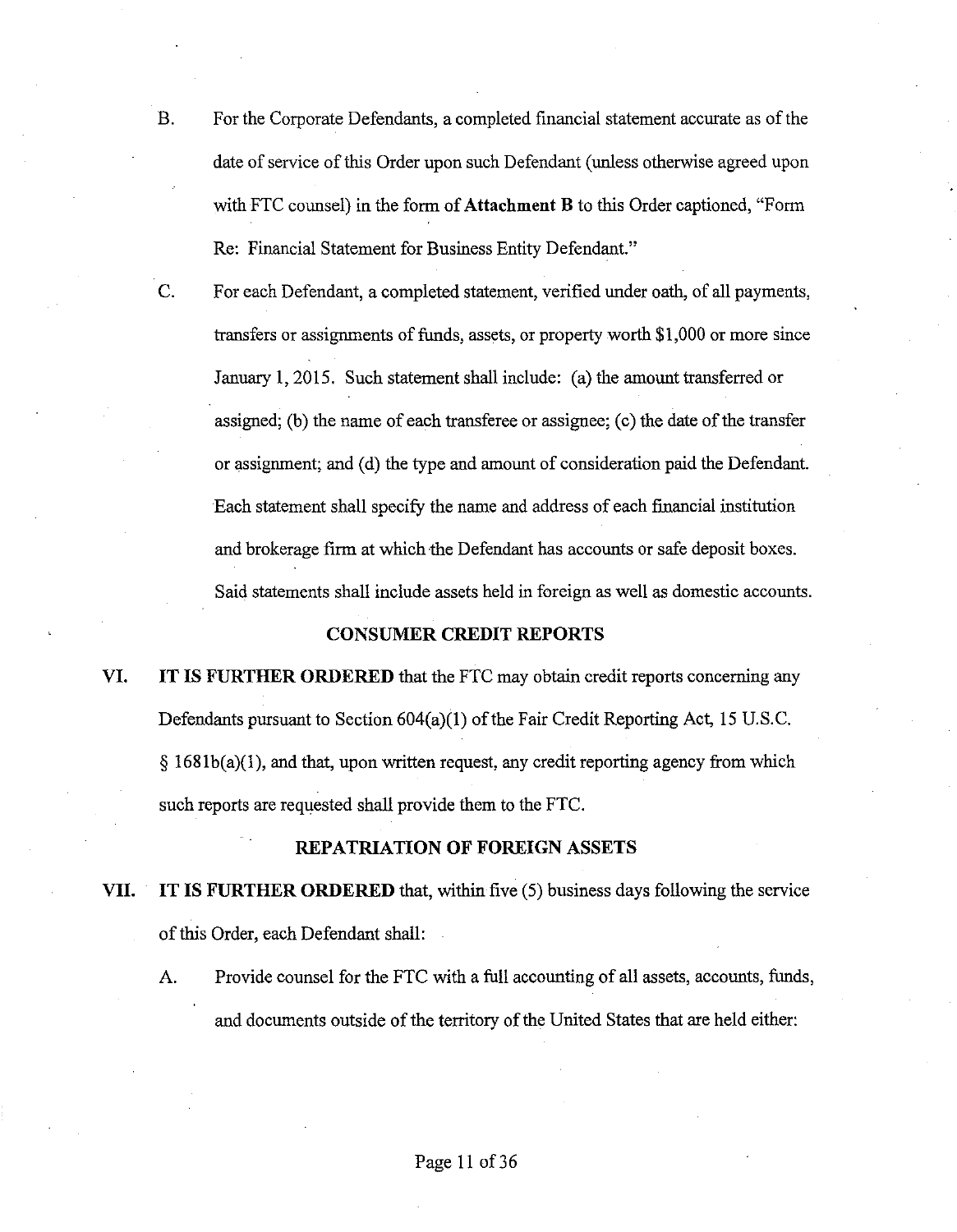(1) by them; (2) for their benefit; (3) in trust by or for them, individually or jointly; or (4) under their direct or indirect control, individually or jointly;

- B. Transfer to the territory of the United States all assets, accounts, funds, and documents in foreign countries held either: (1) by them; (2) for their benefit; (3) in trust by or for them, individually or jointly; or (4) under their direct or indirect control, individually or jointly;
- C. Hold and retain all repatriated assets, accounts, funds, and documents, and prevent any transfer, disposition, or dissipation whatsoever of any such assets, accounts, funds, or documents; and
- D. Provide the FTC access to all records of accounts or assets of the Corporate Defendants and Individual Defendants held by financial institutions located outside the territorial United States by signing the Consent to Release of Financial Records attached to this Order as **Attachment C.**

#### **NON-INTERFERENCE WITH REPATRIATION**

**VIII. IT IS FURTHER ORDERED** that Defendants, and each of their successors, assigns, members, officers, agents, servants, employees, and attorneys, and those persons in active concert or participation with them who receive actual notice ofthis Order by personal service or otherwise, whether acting directly or through any entity, corporation, subsidiary, division, affiliate or other device, are hereby temporarily restrained and enjoined from taking any action, directly or indirectly, which may result in the encumbrance or dissipation of foreign assets, or in the hindrance of the repatriation required by Section VII of this Order, including but not limited to: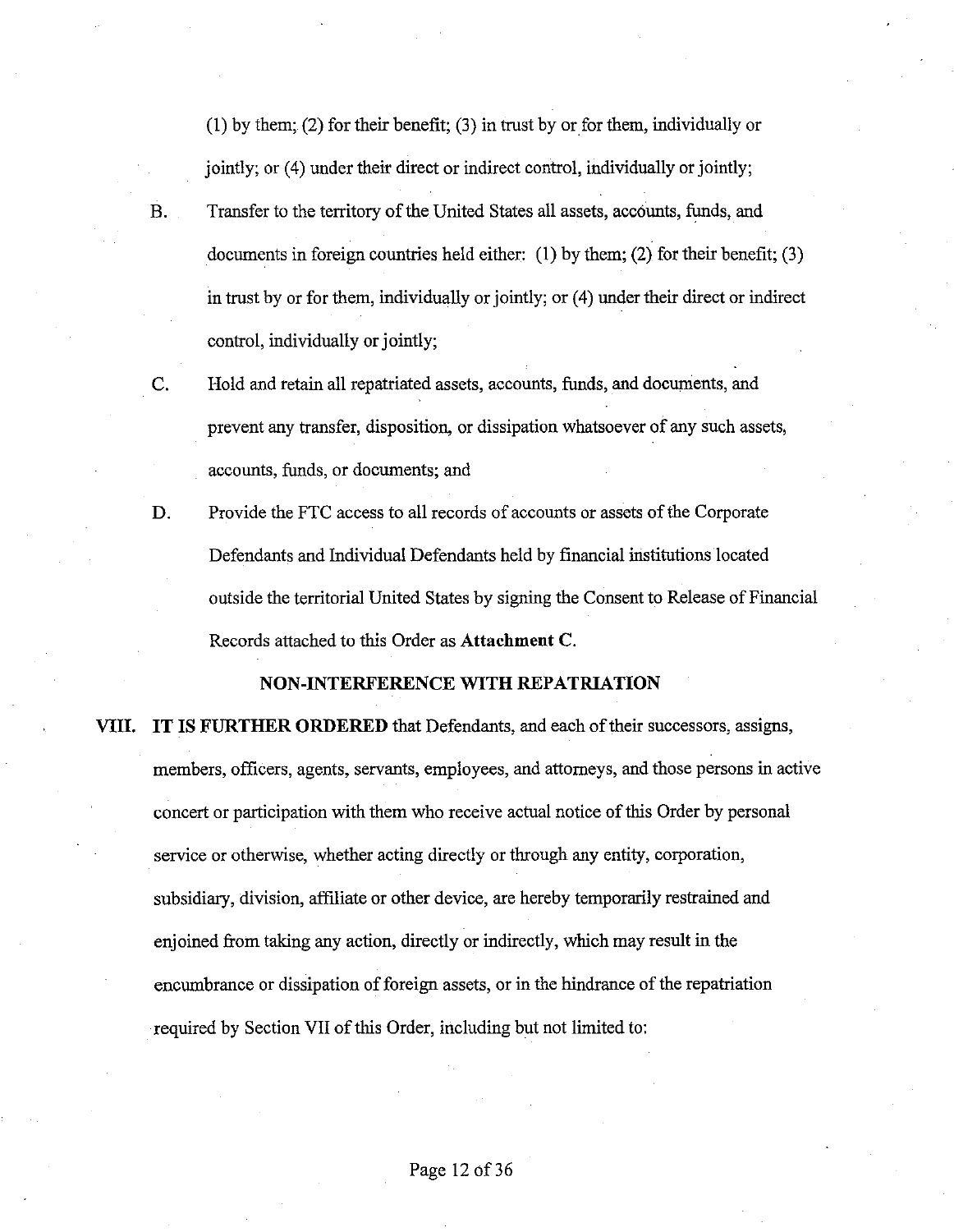- A. Sending any statement, letter, fax, e-mail or wire transmission, telephoning or engaging in any other act, directly or indirectly, that results in a determination by a foreign trustee or other entity that a "duress" event has occurred under the terms of a foreign trust agreement, until such time that all assets have been fully repatriated pursuant to Section VII of this Order; and
- B. Notifying any trustee, protector or other agent of any foreign trust or other related entities of either the existence of this Order, or of the fact that repatriation is required pursuant to a Court Order, until such time that all assets have been fully repatriated pursuant to Section VII.

#### **APPOINTMENT OF RECEIVER**

**IX. IT IS FURTHER ORDERED** that Brian McDowell is appointed Receiver for the · business activities of the Receivership Defendants with the full power of an equity receiver. The Receiver shall be the agent of this Court and solely the agent of this Court in acting as Receiver under this Order. The Receiver shall be accountable directly to this Court. The Receiver shall comply with any laws and Local Rules of this Court governing receivers.

#### **DUTIES OF RECEIVER**

**X. IT IS FURTHER ORDERED** that the Receiver is directed and authorized to accomplish the following:

.A. Assume full control of the Receivership Defendants by removing, as the Receiver deems necessary or advisable, any director, officer, independent contractor, employee, or agent of any of the Receivership Defendants, including any named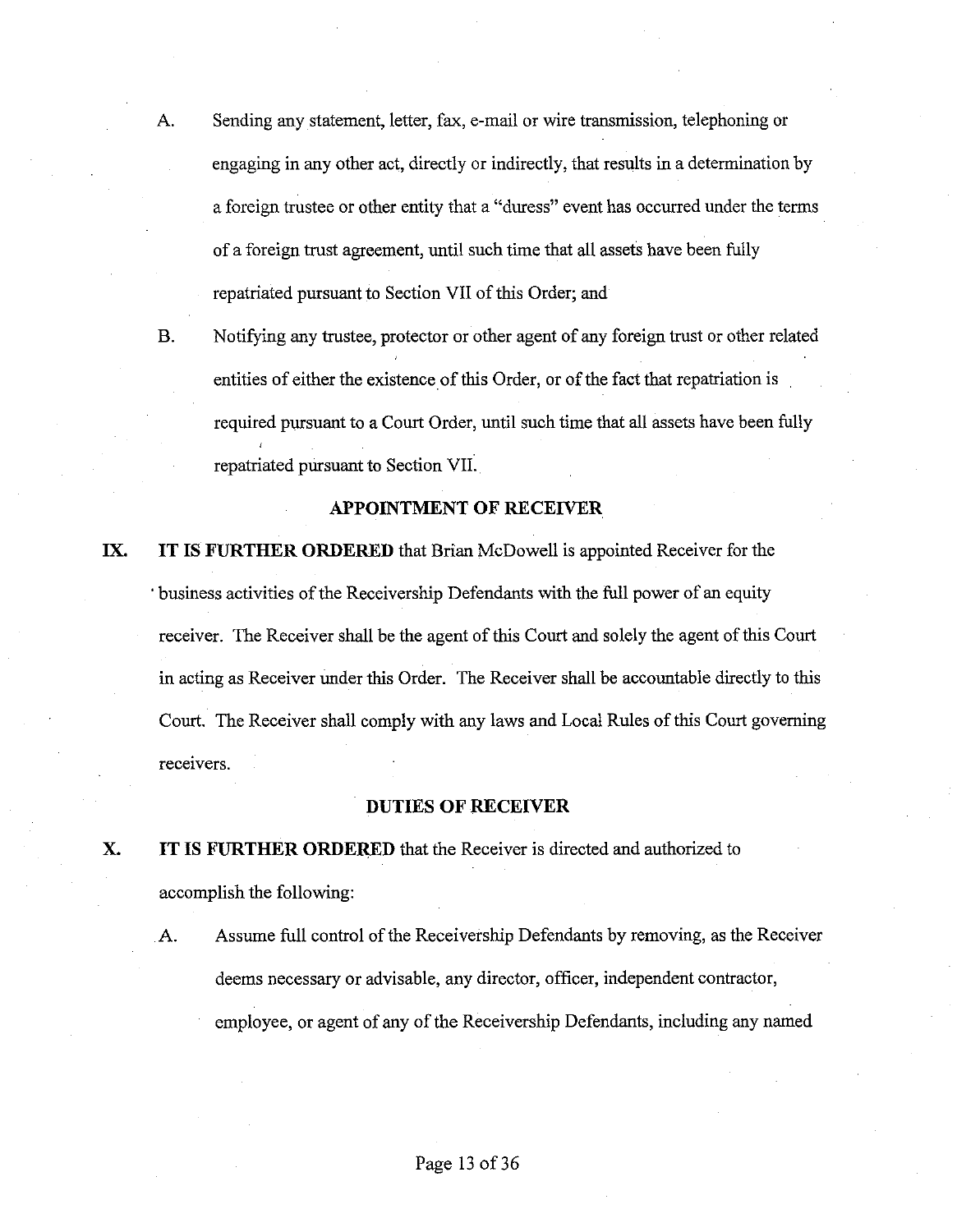Defendant, from control of, management of, or participation in, the affairs of the Receivership Defendants;

- B. Take exclusive custody, control, and possession of all assets, documents, and electronically stored information of, or in the possession, custody, or under the control of, the Receivership Defendants, wherever situated. The Receiver shall have full power to divert mail and to sue for, collect, receive, take in possession, hold, and manage all assets and documents of the Receivership Defendants and other persons or entities whose interests are now held by or under the direction, possession, custody, or control of the Receivership Defendants. *Provided, however,* that the Receiver shall not attempt to collect or receive any amount from a consumer ifthe Receiver believes the consumer was a victim ofthe unlawful conduct alleged in the complaint in this matter;
- C. Take all steps necessary to secure the business premises of the Receivership Defendants. Such steps may include, but are not limited to, the following, as the Receiver deems necessary or advisable:
	- 1. serving and filing this Order;
	- 2. completing a written inventory of all Receivership assets;
	- 3. obtaining pertinent information from all employees and other agents of the Receivership Defendants, including, but not limited to, the name, home address, social security number, job description, method of compensation, and all accrued and unpaid commissions and compensation of each such employee or agent, and all computer hardware and software passwords;
	- 4. videotaping all portions of the location;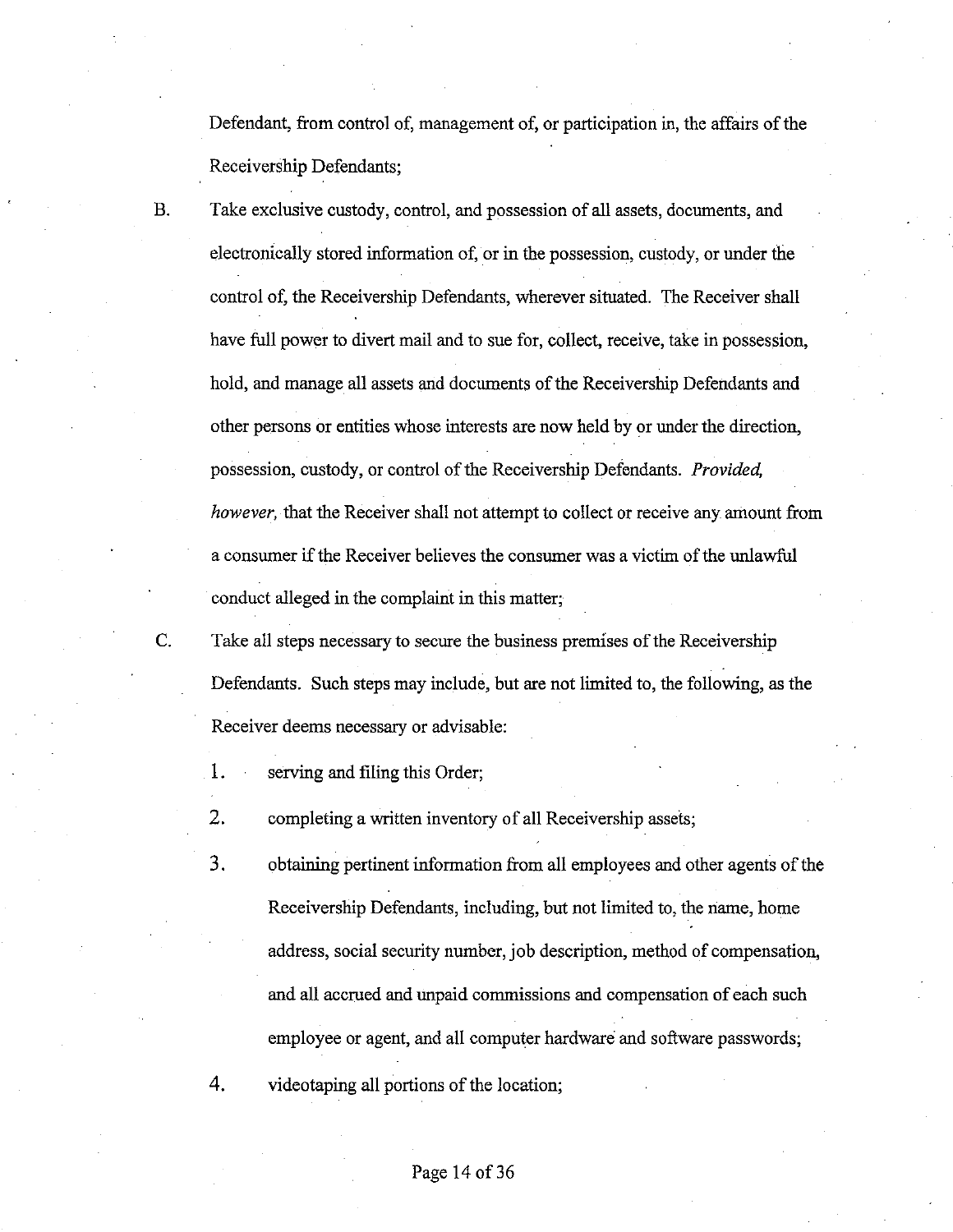- 5. securing the location by changing the locks and disconnecting any computer modems or other means of access to the computer or other records maintained at that location;
- 6. requiring any persons present on the premises at the time this Order is served to leave the premises, to provide the Receiver with proof of identification, or to demonstrate to the satisfaction of the Receiver that such persons are not removing from the premises documents or assets of the Receivership Defendants; and
- 7. requiring all employees, independent contractors, and consultants of the Receivership Defendants to complete a questionnaire submitted by the Receiver;
- D. Conserve, hold, and manage all Receivership assets, and perform all acts necessary or advisable to preserve the value of those assets, in order to prevent any irreparable loss, damage, or injury to consumers or to creditors of the Receivership Defendants, including, but not limited to, obtaining an accounting of the assets and preventing transfer, withdrawal, or misapplication of assets; E. Liquidate any and all assets, securities, or commodities owned by or for the

benefit of the Receivership Defendants that the Receiver deems to be advisable or necessary;

F. Enter into or cancel contracts and purchase insurance as the Receiver deems to be advisable or necessary;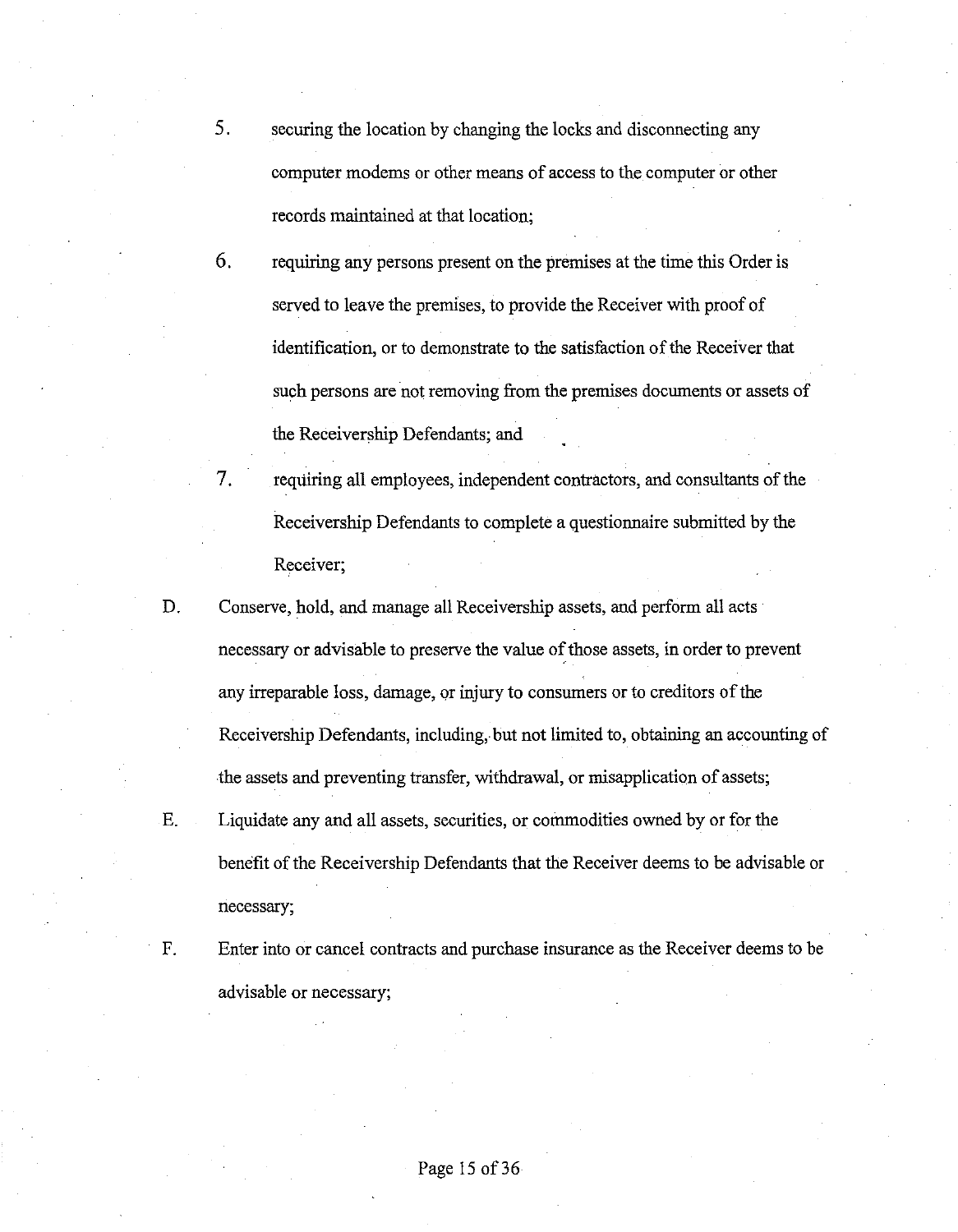- G. Prevent the inequitable distribution of assets and determine, adjust, and protect the interests of consumers and creditors who have transacted business with the Receivership Defendants;
- H. Manage and administer the business of the Receivership Defendants until further order ofthis Court by performing all incidental acts that the Receiver deems to be advisable or necessary, which includes retaining, hiring, or dismissing any employees, independent contractors, or agents;

I. Choose, engage, and employ attorneys, accountants, appraisers, and other independent contractors and technical specialists as the Receiver deems advisable or necessary in the performance of duties and responsibilities under the authority granted by this Order;

- J. Make payments and disbursements from the Receivership estate that are necessary or advisable for carrying out the directions of, or exercising the authority granted by, this Order. The Receiver shall apply to the Court for prior approval of any payment of any debt or obligation incurred by the Receivership Defendants prior to the date of entry of this Order, except payments that the Receiver deems necessary or advisable to secure assets of the Receivership Defendants, such as rental payments;
- K. Determine and implement the manner in which the Receivership Defendants will comply with, and prevent violations of, this Order and all other applicable laws, including, but not limited to, revising sales materials and implementing monitoring procedures;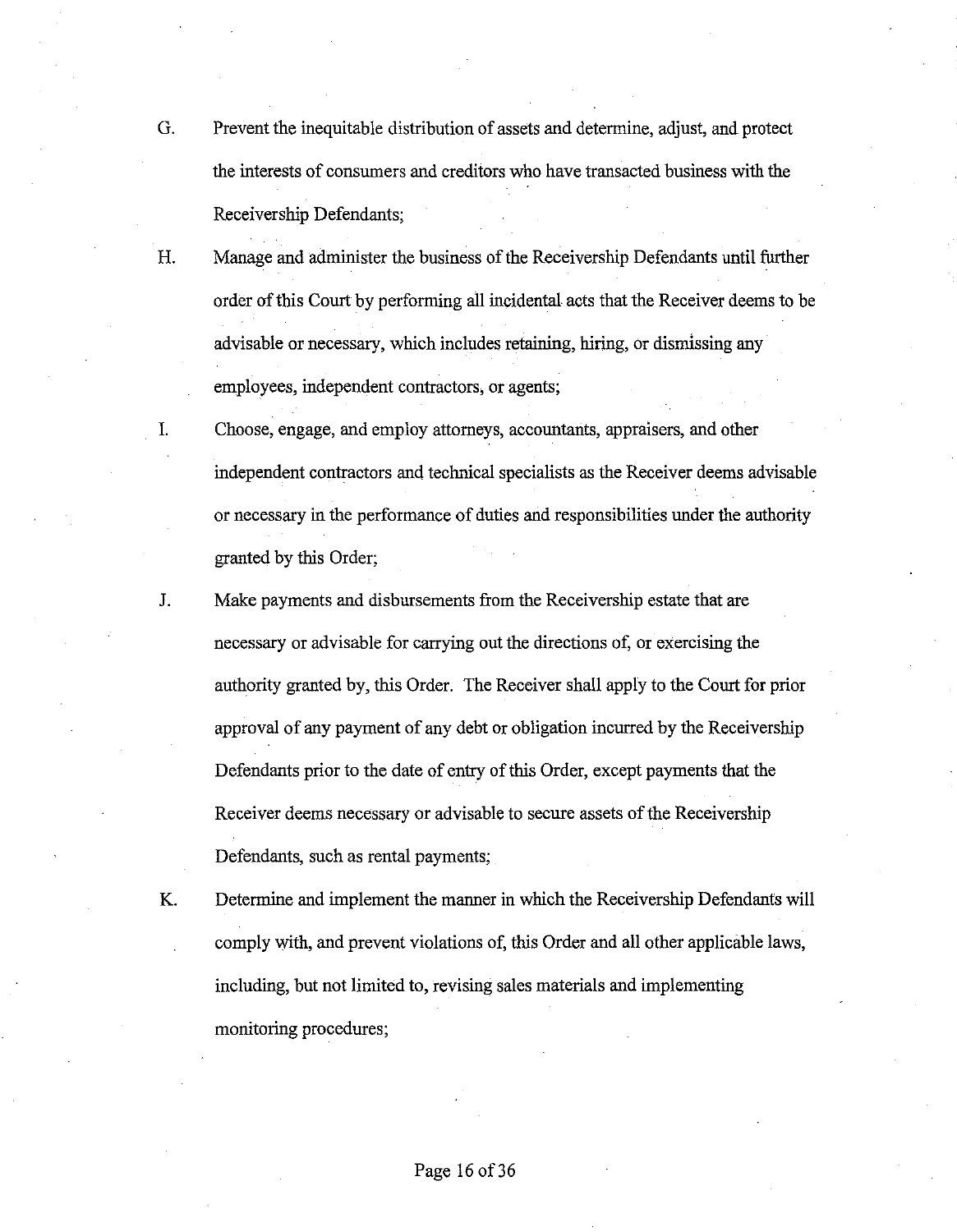- L. Institute, compromise, adjust, appear in, intervene in, or become party to such actions or proceedings in state, federal, or foreign courts that the Receiver deems necessary and advisable to preserve or recover the assets of the Receivership Defendants, or that the Receiver deems necessary and advisable to carry out the Receiver's mandate under this Order;
- M. Defend, compromise, adjust, or otherwise dispose of any or all actions or proceedings instituted in the past or in the future against the Receiver in his role as Receiver, or against the Receivership Defendants, that the Receiver deems necessary and advisable to preserve the assets of the Receivership Defendants or that the Receiver deems necessary and advisable to carry out the Receiver's mandate under this Order:
- . N. Continue and conduct the business of the Receivership Defendants in such manner, to such extent, and for such duration as the Receiver may in good faith deem to be necessary or appropriate to operate the business profitably and lawfully, if at all; *provided, however;* that the continuation and conduct of the business shall be conditioned upon the Receiver's good faith determination that the businesses can be lawfully operated at a profit using the assets of the receivership estate;
- 0. Take depositions and issue subpoenas to obtain documents and records pertaining to the receivership estate and compliance with this Order. Subpoenas may be served by agents or attorneys of the Receiver and by agents of any process server retained by the Receiver;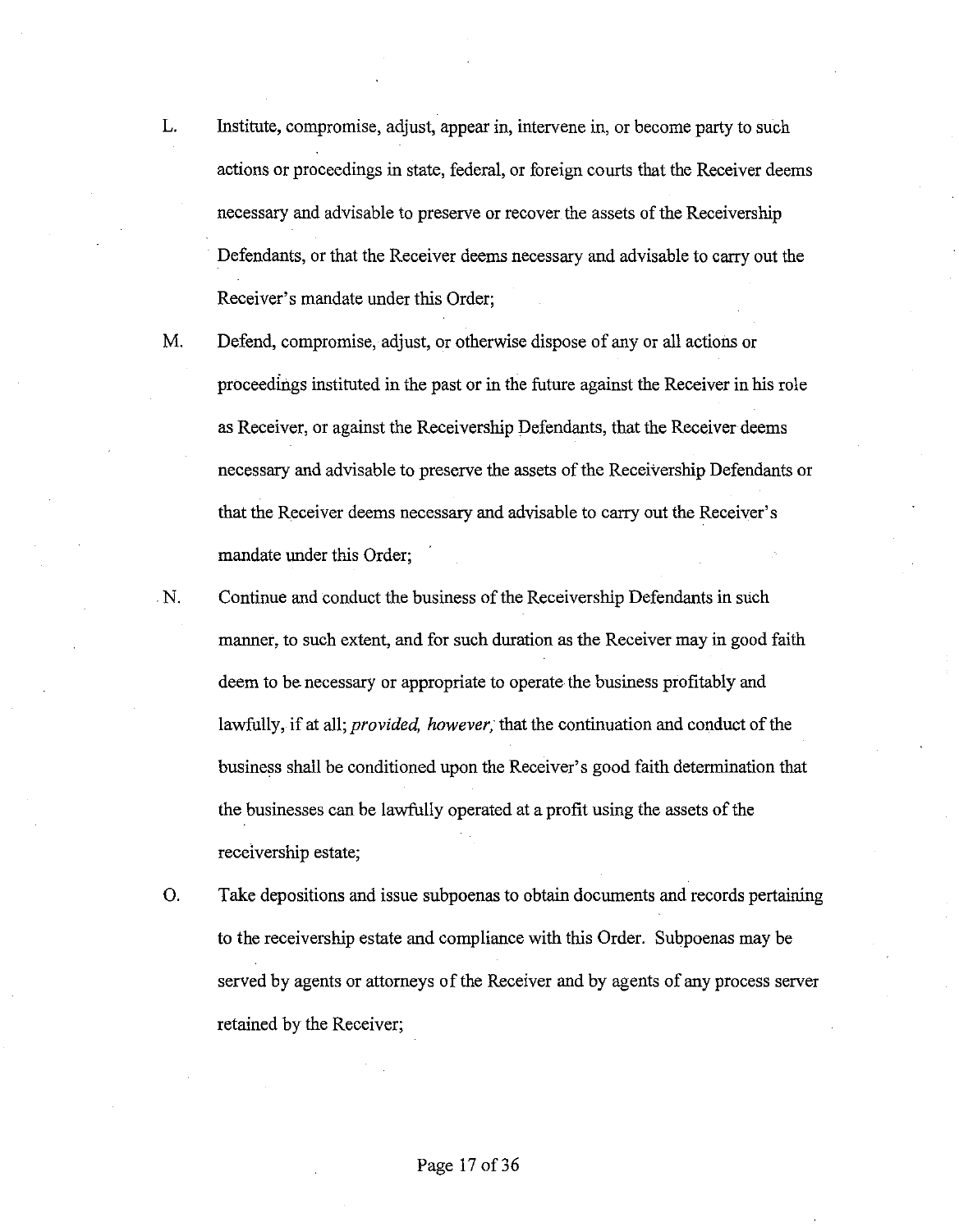- P. Open one or more bank accounts in the Middle District of Florida as designated depositories for funds of the Receivership Defendants. The Receiver shall deposit all funds of the Receivership Defendants in such a designated account and shall make all payments and disbursements from the receivership estate from such account(s);
- Q. Maintain accurate records of all receipts and expenditures that the Receiver makes as Receiver;
- R. Cooperate with reasonable requests for information or assistance from any state or federal law enforcement agency; and
- S. Be responsible for maintaining the chain of custody of all of Defendants' records in his possession, pursuant to procedures to be established in writing with the approval of the FTC:

# **RECEIVER AND FTC IMMEDIATE ACCESS TO BUSINESS PREMISES AND RECORDS**

#### **XI. IT IS FURTHER ORDERED** that:

- A. Defendants and their officers, directors, agents, employees, attorneys, successors, assigns, and all other persons or entities directly or indirectly, in whole or in part, under their control, and all other persons in active concert or participation with them who receive actual notice of this Order by personal service, facsimile, email, or otherwise, whether acting directly or through any corporation, subsidiary, division, or other entity, shall immediately identify to FTC's counsel and the Receiver:
	- 1. All of the Defendants' business premises, whether residential or nonresidential, including all locations from which Defendants conduct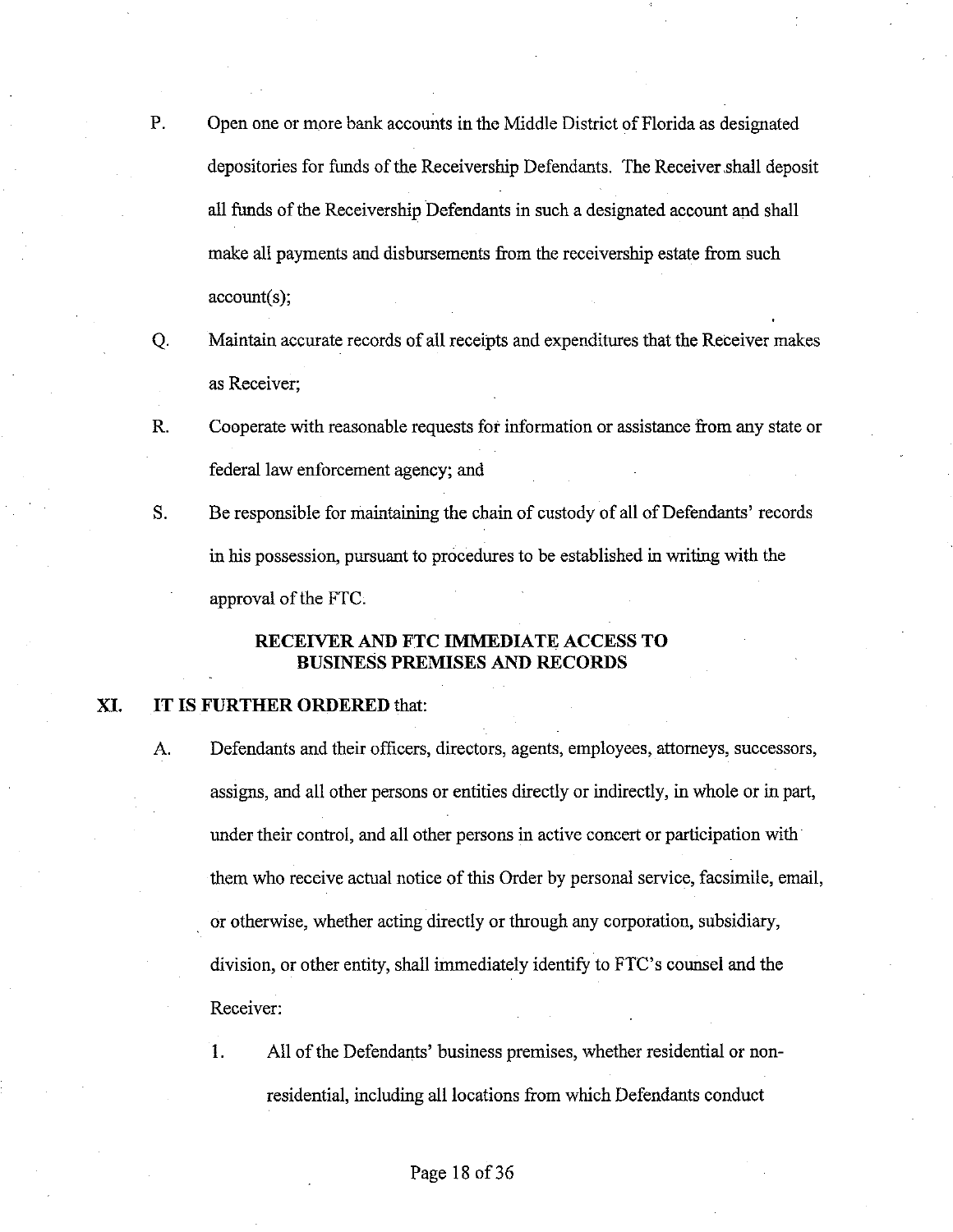business or collection operations, or maintain customer service operations;

- 2. All locations of documents or electronically stored information related to Defendants or their business, collection operations, or customer service operations, including but not limited to the name and location of any electronic data hosts; and
- 3. All locations where assets belonging to any Defendant are stored or maintained.
- B. The FTC, the Receiver, and their representatives, agents, contractors, or assistants, are permitted and the Defendants shall allow immediate access to:
	- 1. All of Defendants' business premises, including but not limited to, those located at 6220 South Orange Blossom Trail, Suite 193, Orlando, Florida and such other business locations that are wholly or partially owned, rented, leased, or under the temporary or permanent control of any Defendant;
	- 2. Any other non-residence premises where Defendants conduct business, collections operations, or customer service operations;
	- 3. Any non-residence premises where documents related to Defendants' businesses are stored or maintained;
	- 4. Any non-residence premises where assets belonging to any Defendant are stored or maintained; and
	- 5. Any documents located at any of the locations described in this Section XI.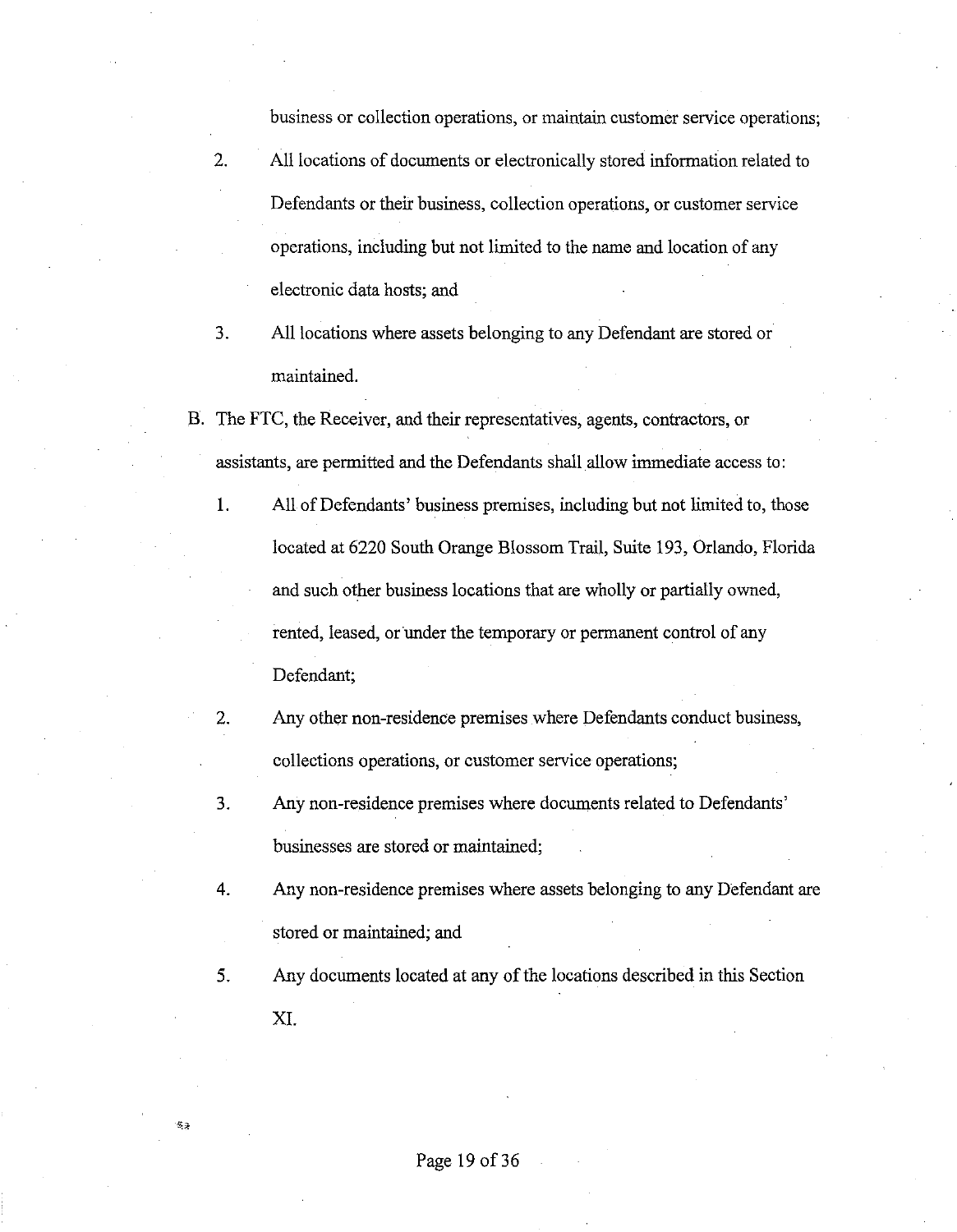- · C. The Receiver shall allow the FTC and its representatives into the premises and facilities described in this Section to inspect, inventory, image, and copy documents or electronically stored information relevant to any matter contained in this Order. The Receiver and counsel for the FTC may exclude Defendants and their agents and employees from the business premises and facilities during the immediate access. No one shall interfere with the FTC's or Receiver's inspection of Defendants' premises or documents.
- D. The FTC's and Receiver's representatives may photograph or videotape the inside and outside of all premises to which they are permitted access by this order, and all documents and other items found on such premises.
- E. Defendants and all agents or employees of Defendants shall provide the Receiver, the FTC, and their respective agents with any necessary means of access to, copying of, and forensic imaging of documents or electronically stored information, including, without limitation, the locations of Defendants' business premises, keys and combinations to business premises locks, computer access codes of all computers used to conduct Defendants' business, access to (including but not limited to execution of any documents necessary for access to and forensic imaging of) any data stored, hosted, or otherwise maintained by an electronic data host, and storage area access information.
- F. If any property, records, documents, or computer files relating to the Defendants' finances or business practices are located in the residence of any Defendant or are otherwise in the custody or control of any Defendant, then such Defendant shall produce them to the Receiver and counsel for the FTC within twenty-four (24)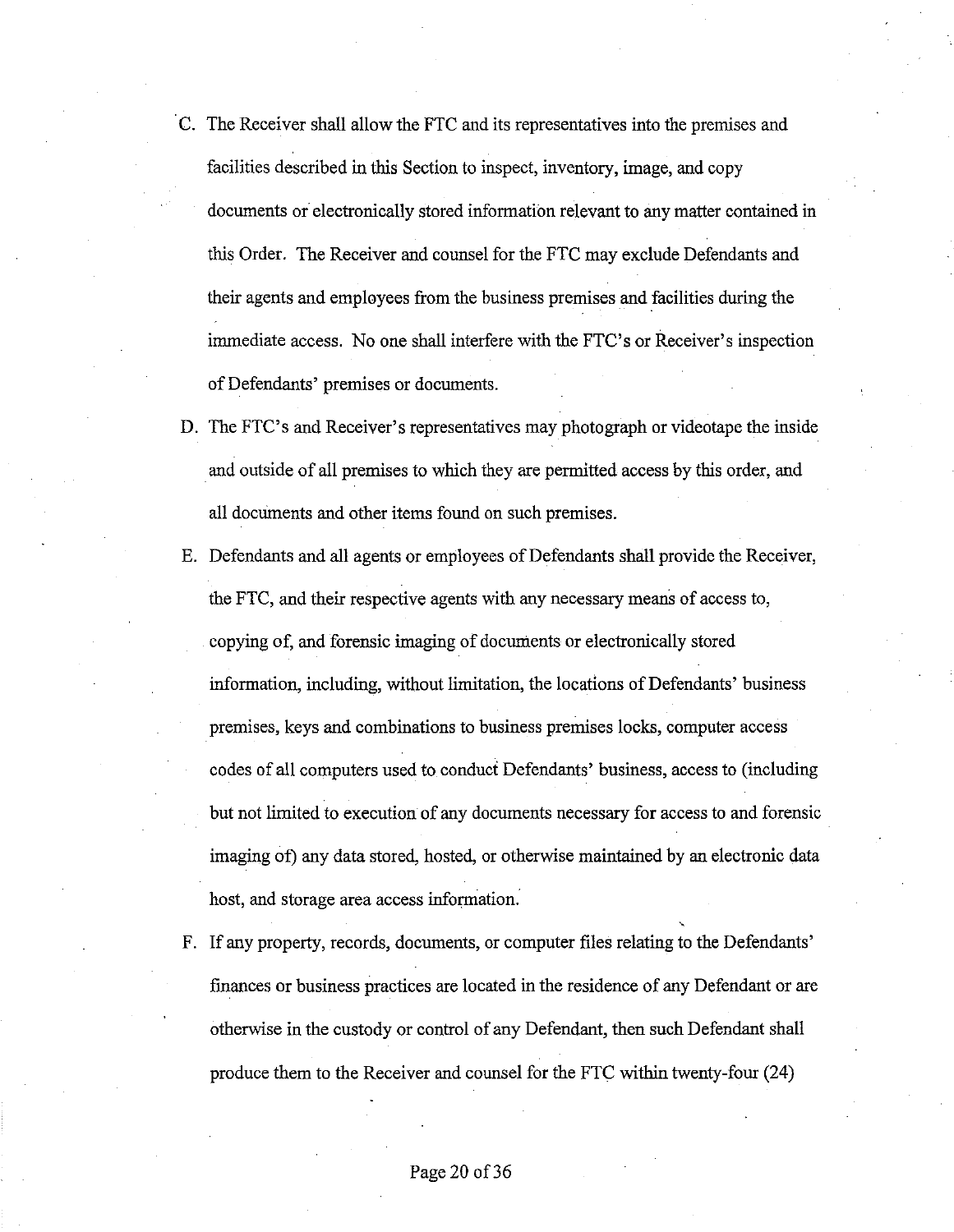hours of service of this Order. In order to prevent the destruction of computer data, upon service ofthis Order upon Defendants, any such computers shall be powered down (turned off) in the normal course for the operating systems used on such computers and shall not be powered up or used again until produced for copying and inspection, along with any codes needed for access. Defendants are precluded from introducing in any proceeding in this case any document not so produced.

- G. Counsel for the FTC shall have the right to remove any documents related to Defendants' business practices from the premises in order that they may be inspected, inventoried, and copied. The materials so removed shall be returned within five (5) business days of completing said inventory and copying.
- H. In order to prevent the destruction of computer data, the FTC and the FTC's representatives, agents, contractors, or assistants, are permitted and the Defendants shall allow the FTC and the FTC's representatives, agents, contractors, or assistants to power down (turn oft) any computer in the normal course for the operating system used on such computer and/or take all necessary steps to prevent remote access of any such computer. Any such computer powered down (turned off) or removed from remote access shall not be powered up (turned on) or have remote access restored except by the FTC and the FTC's representatives, agents, contractors, or assistants after they have inspected and copied the contents of such computer. The FTC shall ensure that all such computers are powered up (turned back on) and any remote access restored within three (3) business days.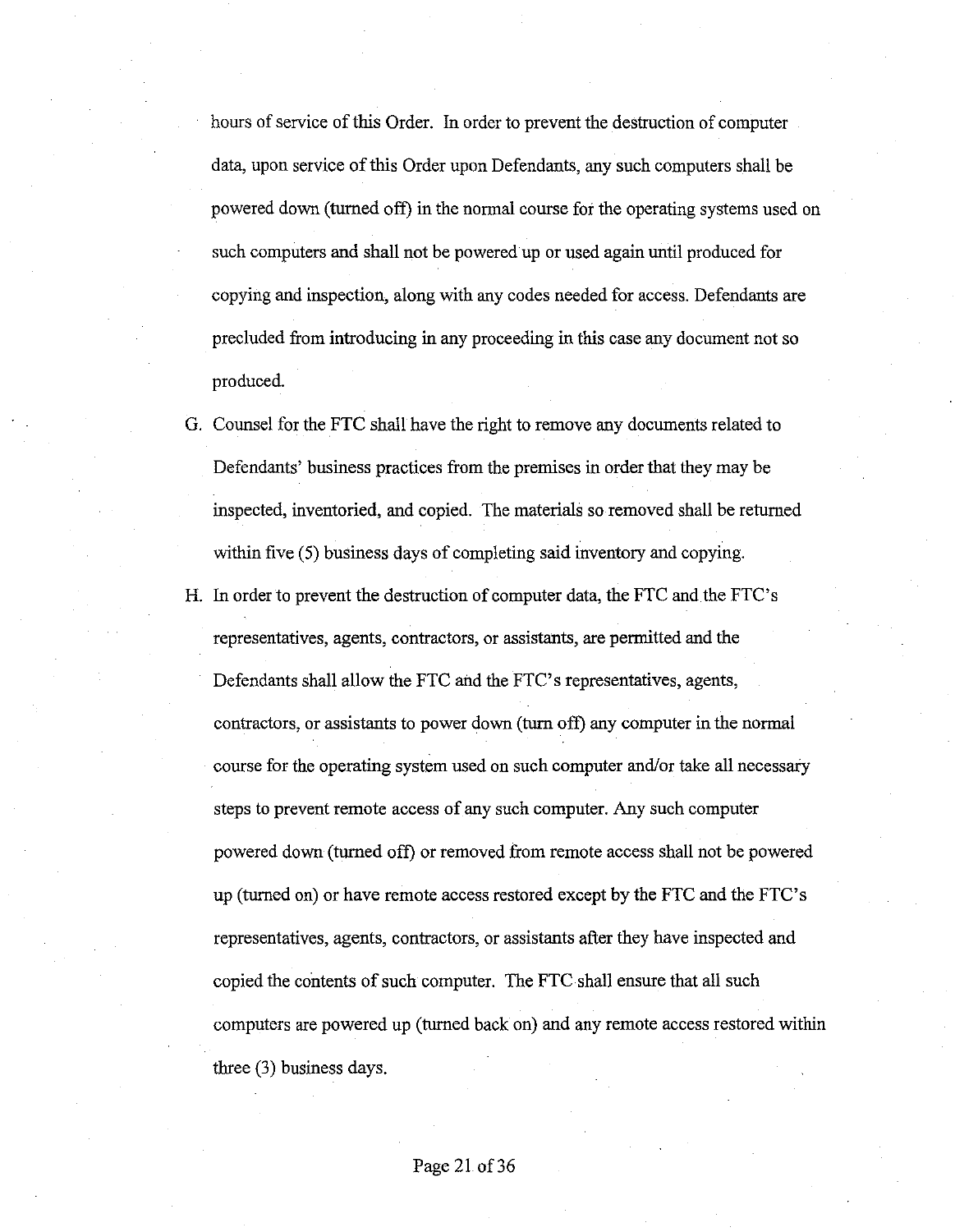- I. In the event any of Defendants' documents have been removed from Defendants' premises by, and are in the possession of another law enforcement or investigative agency, the FTC may have immediate access to such documents for purposes of inspection, indexing, and copying, subject to the agency consenting to access by the FTC.
- J. The FTC's access to the Defendants' documents pursuant to this Section shall not provide grounds for any Defendant to object to any subsequent request for documents served by the FTC.
- K. The FTC and the Receiver are authorized to employ the assistance of law enforcement officers to help effect service, to implement peacefully the provisions of this Order, and keep the peace.

#### **DEFENDANTS' ACCESS TO PREMISES AND RECORDS**

**XII. IT IS FURTHER ORDERED** that the Receiver shall allow Defendants and their officers, agents, employees, and attorneys reasonable access to the premises of the Receivership Defendants. The purpose of this access shall be to inspect, inventory, and copy any and all documents and other property owned by or in the possession ofthe Receivership Defendants, provided that those documents and property are not removed from the premises. The Receiver shall have the discretion to determine the time, manner, and reasonable conditions of such access.

# **COOPERATION WITH RECEIVER**

# **XIII. IT IS FURTHER ORDERED** that:

A. Defendants, and their officers, agents, directors, servants, employees, salespersons, independent contractors, attorneys, corporations, subsidiaries,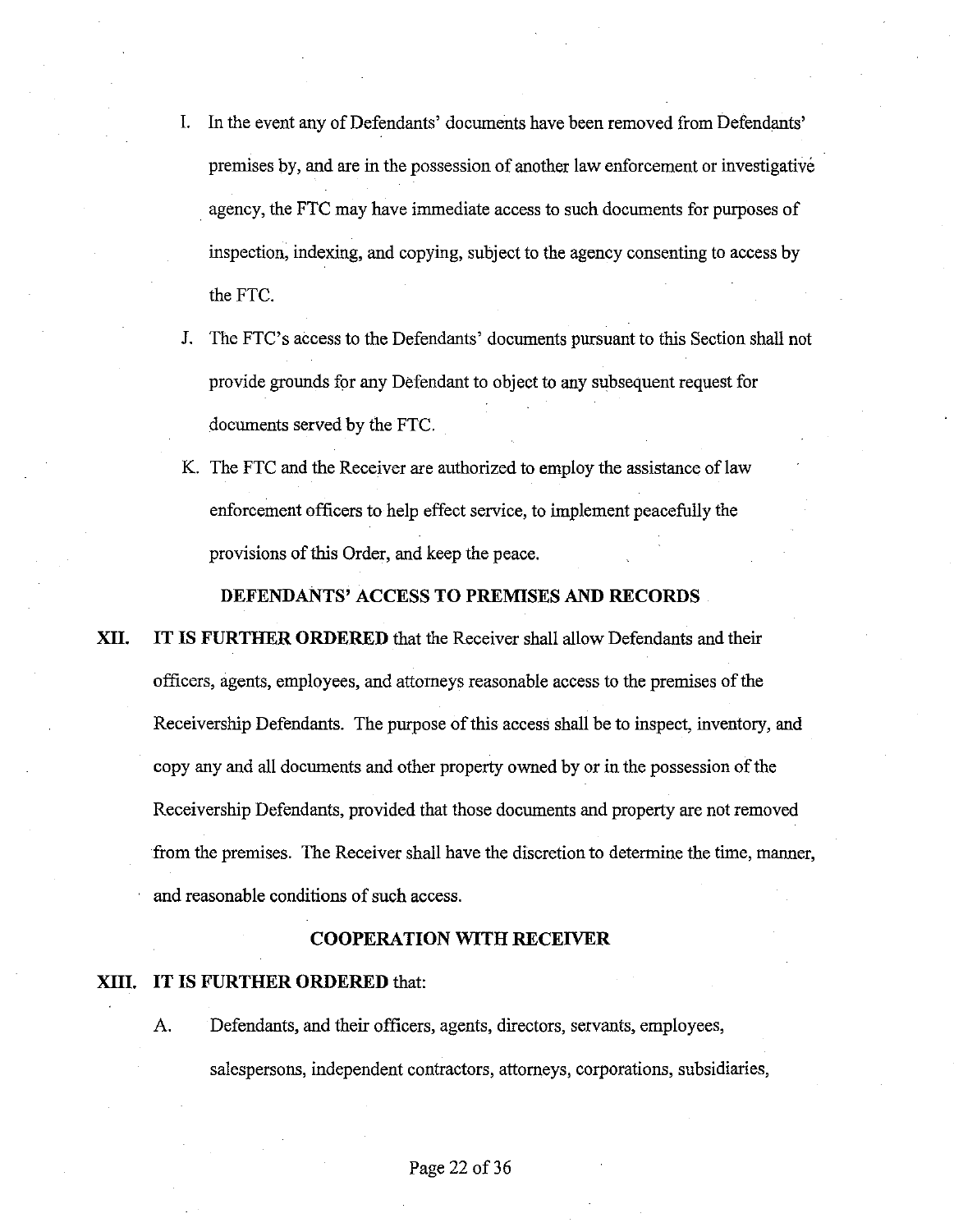affiliates, successors, and assigns, all other persons or entities in active concert or participation with them, who receive actual notice of this Order by personal service or otherwise, whether acting directly or through any trust, corporation, subsidiary, division, or other device, or any of them, shall fully cooperate with and assist the Receiver. Defendants' cooperation and assistance shall include, but not be limited to:

- 1. Providing any information to the Receiver that the Receiver deems necessary to exercising the authority and discharging the responsibilities of the Receiver under this Order, including but not limited to allowing the Receiver to inspect documents and assets and to partition office space;
- 2. Providing any usemame or password and executing any documents required to access any computer or electronic files in any medium, including but not limited to electronically stored information stored, hosted or otherwise maintained by an electronic data host; and
- 3. Advising all persons who owe money to the Receivership Defendants that all debts should be paid directly to the Receiver.
- B. Defendants and their officers, directors, agents, servants, employees, attorneys, successors, assigns, and all other persons or entities directly or indirectly, in whole or in part, under their control, and all other persons in active concert or participation with them who receive actual notice of this Order by personal service or otherwise, are hereby temporarily restrained and enjoined from directly or indirectly:
	- 1. Transacting any of the business of the Receivership Defendants;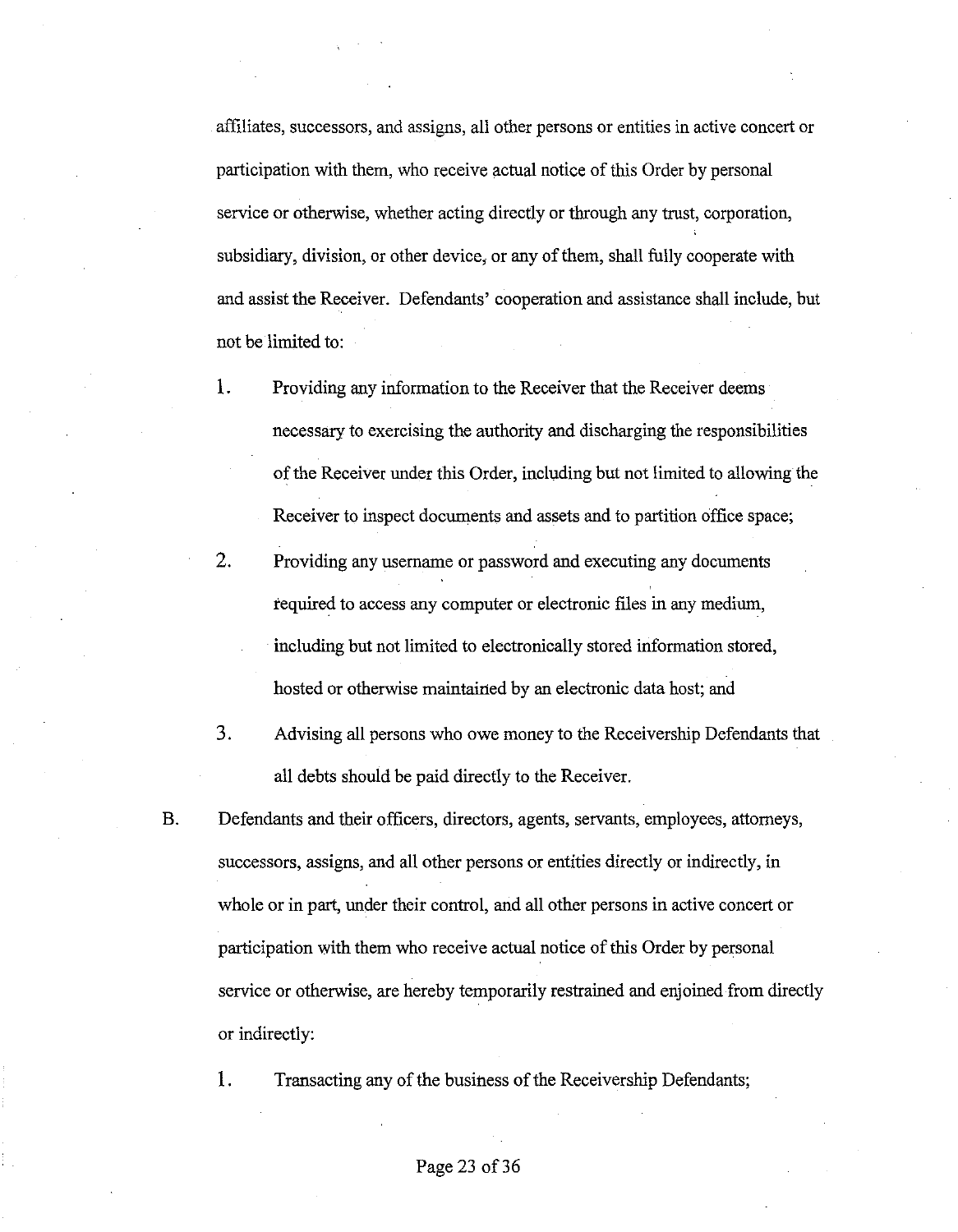- 2. Destroying, secreting, erasing, mutilating, defacing, concealing, altering, transferring or otherwise disposing of, in any manner, directly or indirectly, any documents, electronically stored information, or equipment of the Receivership Defendants, including but not limited to contracts, agreements, consumer files, consumer lists, consumer addresses and telephone numbers, correspondence, advertisements, brochures, sales material, sales presentations, documents evidencing or referring to Defendants' services, debt collection training materials, debt collection scripts, data, computer tapes, disks, or other computerized records, books, written or printed records, handwritten notes, telephone logs, "verification" or "compliance" tapes or other audio or video tape recordings, receipt books, invoices, postal receipts, ledgers, personal and business canceled checks and check registers, bank statements, appointment books, copies of federal, state or local business or personal income or property tax returns, photographs, mobile devices, electronic storage media, accessories, and any other documents, records or equipment of any kind that relate to the business practices or business or personal finances of the Receivership Defendants or any other entity directly or indirectly under the control of the Receivership Defendants;
- 3. Transferring, receiving, altering, selling, encumbering, pledging, assigning, liquidating, or otherwise disposing of any assets owned, controlled, or in the possession or custody of, or in which an interest is held or claimed by, the Receivership Defendants, or the Receiver;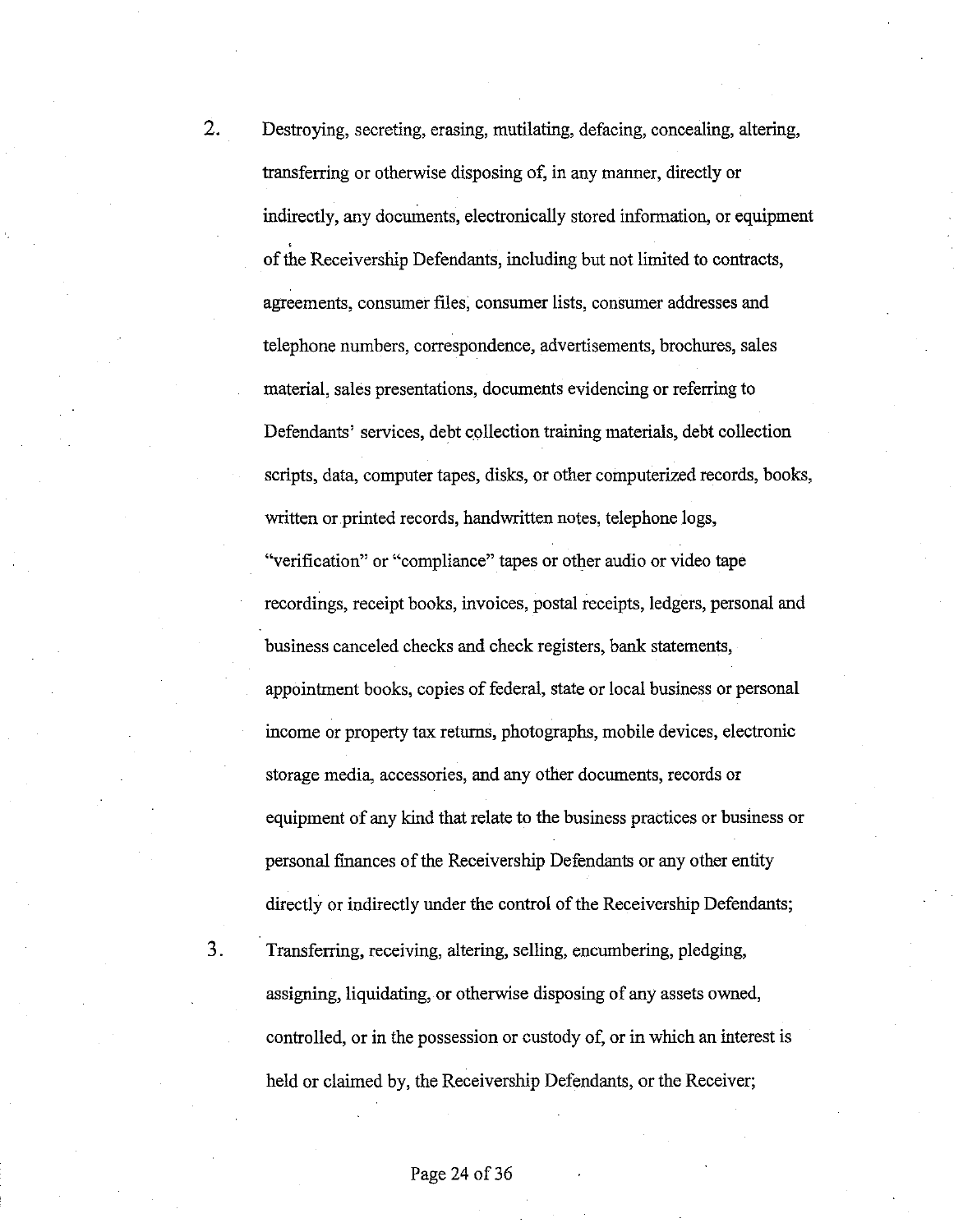- 4. Excusing debts owed to the Receivership Defendants;
- 5. Failing to notify the Receiver of any asset, including accounts, of a Receivership Defendant held in any name other than the name of the Receivership Defendant, or by any person or entity other than the Receivership Defendant, or failing to provide any assistance or information requested by the Receiver in connection with obtaining possession, custody, or control of such assets;
- 6. Failing to create and maintain books, records, and accounts which, in reasonable detail, accurately, fairly, and completely reflect the incomes, assets, disbursements, transactions and use of monies by the Defendants or any other entity directly or indirectly under the control of the Defendants;
- 7. Doing any act or refraining from any act whatsoever to interfere with the Receiver's taking custody, control, possession, or managing of the assets or documents subject to this Receivership; or to harass or to interfere with the Receiver in any way; or to interfere in any manner with the exclusive jurisdiction of this Court over the assets or documents of the Receivership Defendants; or to refuse to cooperate with the Receiver or the Receiver's duly authorized agents in the exercise of their duties or authority under any Order of this Court; and
- 8. Filing, or causing to be filed, any petition on behalf of the Receivership Defendants for relief under the United States Bankruptcy Code, 11 U.S.C. § 101 et seq., without prior permission from this Court.

#### Page 25 of 36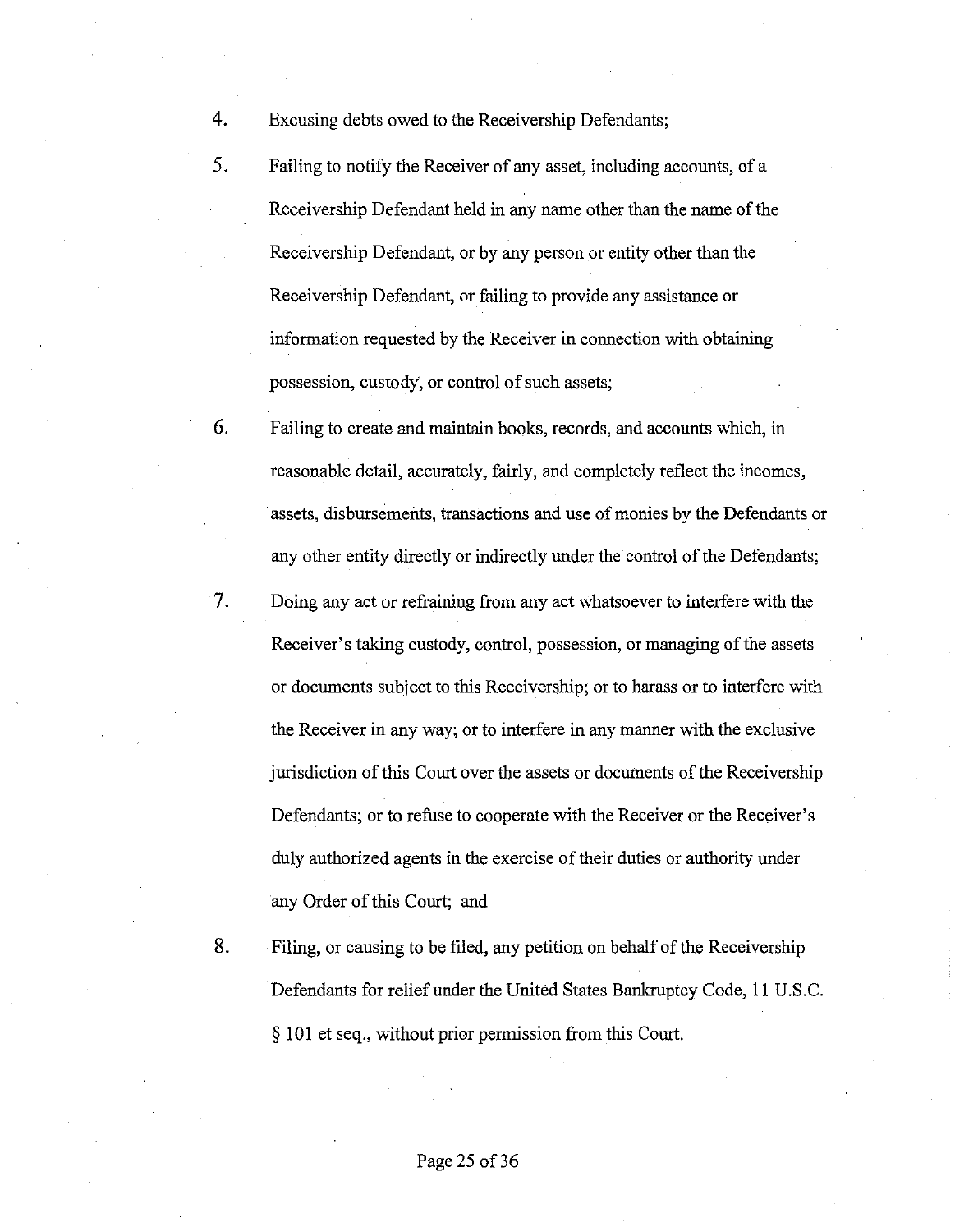#### **DELIVERY OF RECEIVERSHIP PROPERTY**

#### XIV. **IT IS FURTHER ORDERED** that:

- A. Immediately upon service of this Order upon them or upon their otherwise obtaining actual knowledge of this Order, or within a period permitted by the Receiver, Defendants or any other person or entity, including but not limited to financial institutions and electronic data hosts, shall transfer or deliver access to, possession, custody, and control of the following to the Receiver:
	- 1. All assets of the Receivership Defendants;
	- 2. All documents and electronically stored information of the Receivership Defendants, including, but not limited to, books and records of accounts, all financial and accounting records, balance sheets, income statements, bank records (including monthly statements, canceled checks, records of wire transfers, records of ACH transactions, and check registers), client or customer lists, title documents and other papers;
	- 3. All assets belonging to members of the public now held by the Receivership Defendants;
	- 4. All keys, computer and other passwords, entry codes, combinations to locks required to open or gain or secure access to any assets or documents of the Receivership Defendants, wherever located, including, but not limited to, access to their business premises, means of communication, accounts, computer systems, or other property; and
	- 5. Information identifying the accounts, employees, properties, or other assets or obligations of the Receivership Defendants.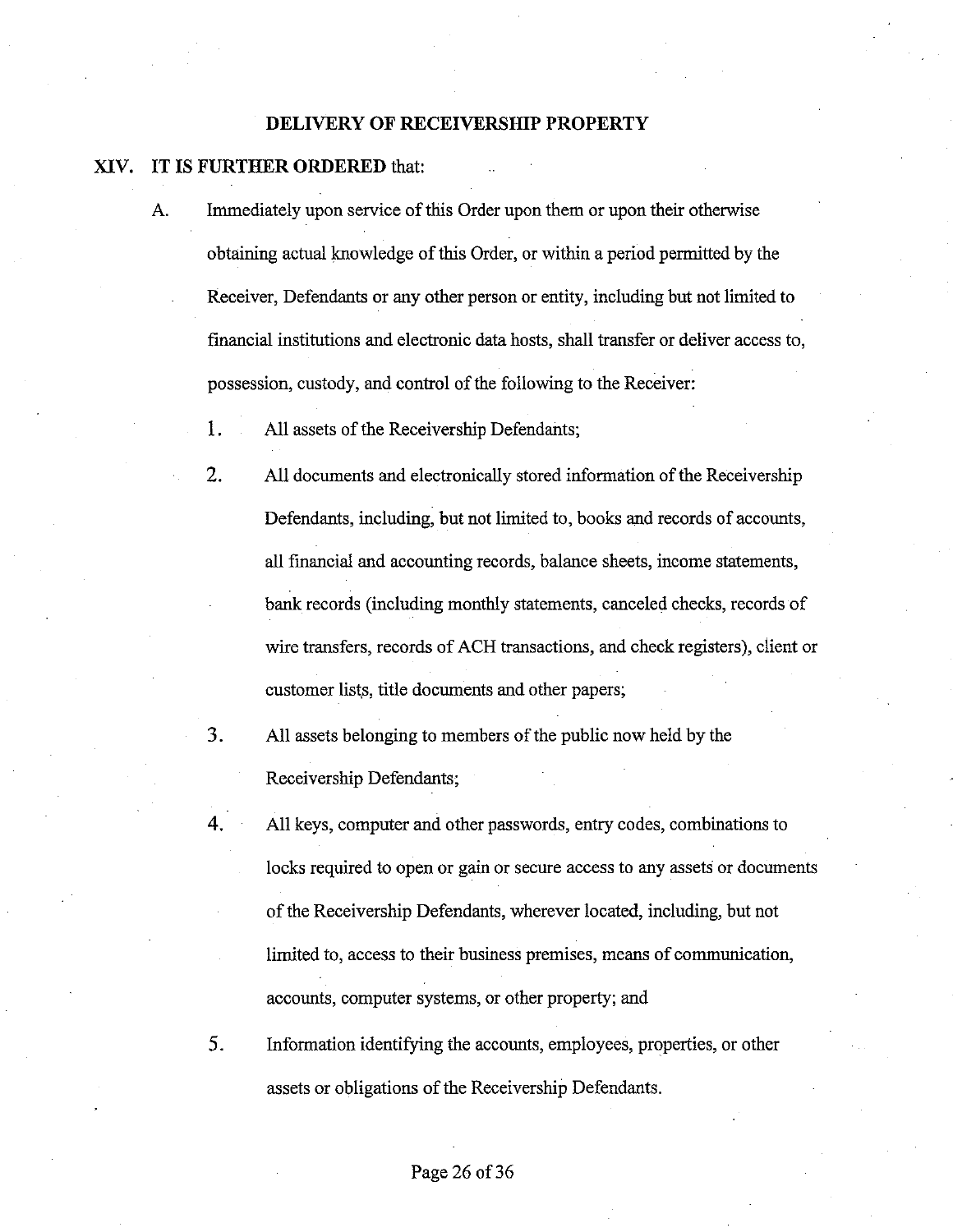B. In the event any person or entity fails to deliver or transfer immediately any asset or otherwise fails to comply with any provision of this Section XIV, the Receiver may file ex parte with the Court an Affidavit of Non-Compliance regarding the failure. Upon filing of the affidavit, the Court may authorize, without additional process or demand, Writs of Possession or Sequestration or other equitable writs requested by the Receiver. The writs shall authorize and direct the United States Marshal or any sheriff or deputy sheriff of any county (pursuant to Fed. R. Civ. P.  $4(c)(1)$ ) to seize the asset, document, or other thing and to deliver it to the Receiver.

# **COMPENSATION FOR RECEIVER**

**XV. IT IS FURTHER ORDERED** that the Receiver and all personnel hired by the Receiver as herein authorized, including counsel to the Receiver and accountants, are entitled to reasonable compensation for the performance of duties pursuant to this Order, and for the cost of actual out-of-pocket expenses incurred by them, from the assets now held by or in the possession or control of, or which may be received by, the Receivership Defendants. The Receiver shall file with the Court and serve on the parties periodic requests for the payment of such reasonable compensation, with the first such request filed no more than sixty (60) days after the date of this Order. The Receiver shall not increase the hourly rates used as the bases for such fee applications without prior approval of the Court.

#### **RECEIVER'S REPORTS**

**XVI. IT IS FURTHER ORDERED** that the Receiver shall report to this Court on or before the date set for the hearing to Show Cause regarding the Preliminary Injunction, regarding: (1) the steps taken by the Receiver to implement the terms of this Order; (2)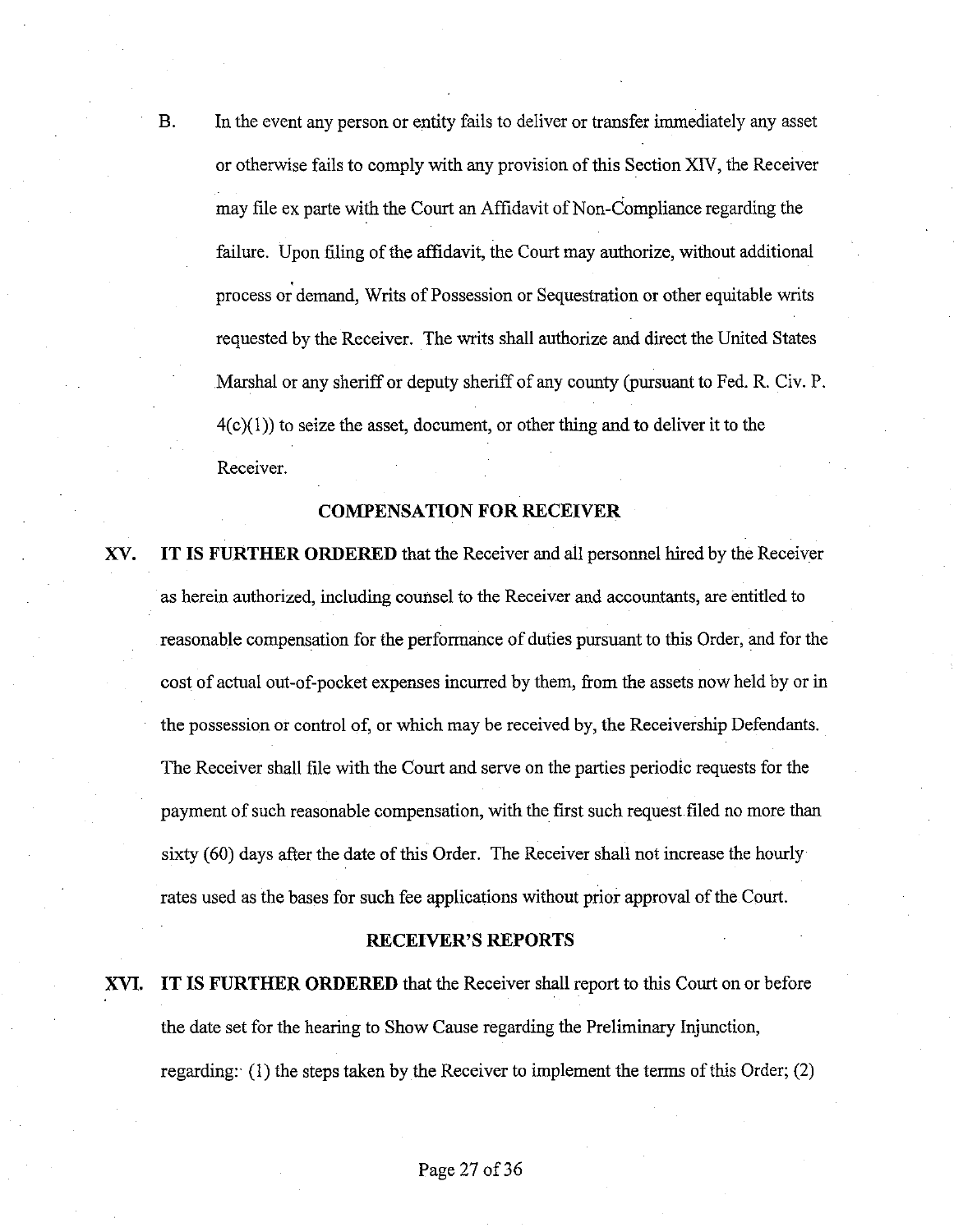the value of all liquidated and unliquidated assets of the Receivership Defendants; (3) the sum of all liabilities of the Receivership Defendants; (4) the steps the Receiver intends to take in the future to: (a) prevent any diminution in the value of assets of the Receivership Defendants, (b) pursue receivership assets from third parties, and (c) adjust the liabilities of the Receivership Defendants, if appropriate; (5) whether the business of the Receivership Defendants can be operated lawfully and profitably; and (6) any other matters which the Receiver believes should be brought to the Court's attention. *Provided, however,* if any of the required information would hinder the Receiver's ability to pursue receivership assets, the portions of the Receiver's report containing such information may be filed under seal and not served on the parties.

#### **RECEIVER'S BOND**

**XVII. ITIS FURTHER ORDERED** that the Receiver shall file with the Clerk of this Court a bond in the sum of **\$10,000** with sureties to be approved by the Court, conditioned that the Receiver will well and truly perform the duties of the office and abide by and perform all acts the Court directs.

# **STAY OF ACTIONS**

#### **XVIII. IT IS FURTHER ORDERED** that:

A. Except by leave of this Court, during pendency of the Receivership ordered herein, Defendants and all other persons and entities be and hereby are stayed from taking any action to establish or enforce any claim, right, or interest for, against, on behalf of, in, or in the name of, the Receivership Defendants, any of their subsidiaries, affiliates, partnerships, assets, documents, or the Receiver or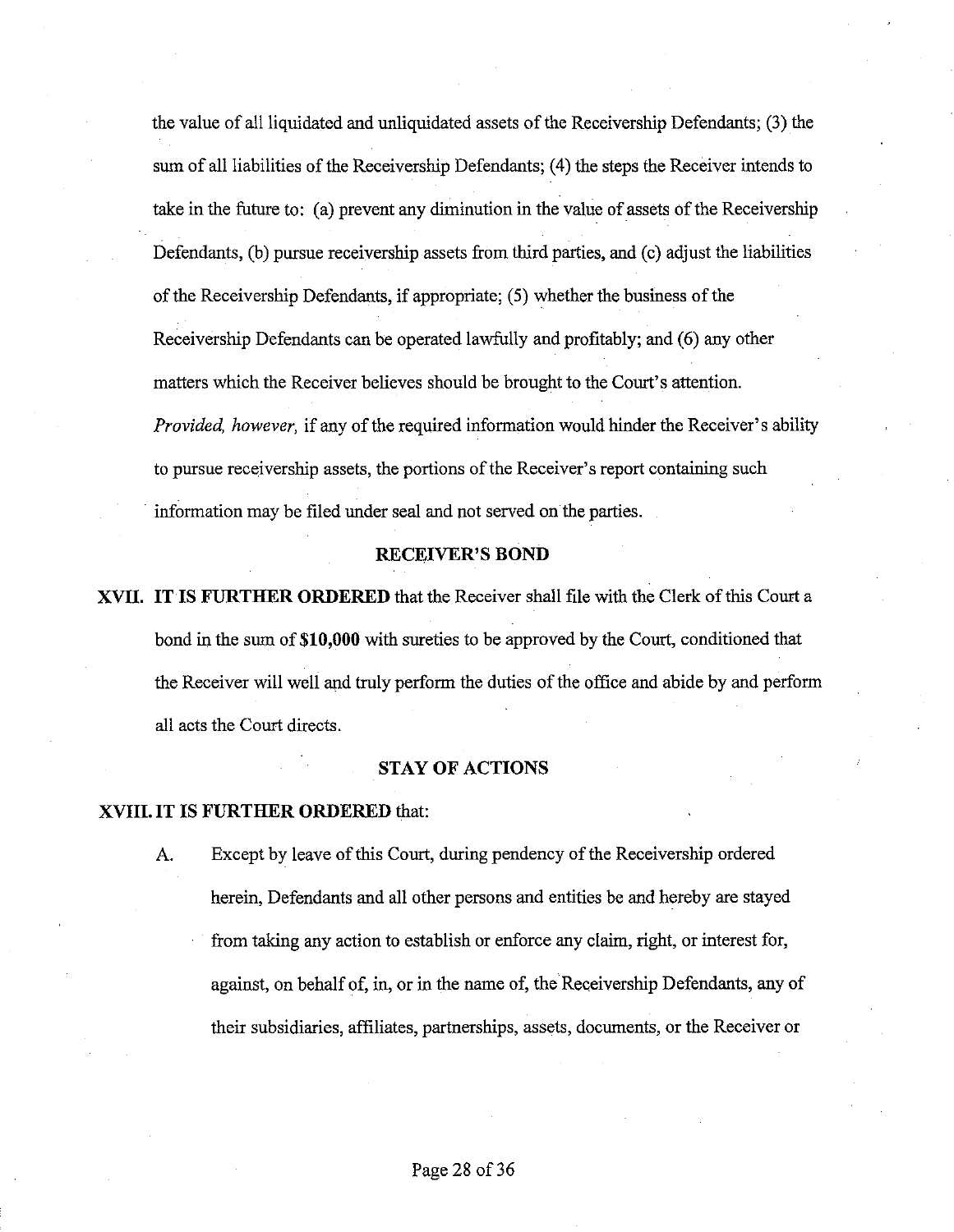the Receiver's duly authorized agents acting in their capacities as such, including, but not limited to, the following actions:

- 1. Commencing, prosecuting, continuing, entering, or enforcing any suit or proceeding, except that such actions may be filed to toll any applicable statute of limitations;
- 2. Accelerating the due date of any obligation or claimed obligation; filing or enforcing any lien; taking or attempting to take possession, custody, or control of any asset; attempting to foreclose, forfeit, alter, or terminate any interest in any asset, whether such acts are part of a judicial proceeding, are acts of self-help, or otherwise;
- 3. Executing, issuing, serving, or causing the execution, issuance or service of, any legal process, including, but not limited to, attachments, garnishments, subpoenas, writs of replevin, writs of execution, or any other form of process whether specified in this Order or not; or
- 4. Doing any act or thing whatsoever to interfere with the Receiver taking custody, control, possession, or management of the assets or documents subject to this Receivership, or to harass or interfere with the Receiver in any way, or to interfere in any manner with the exclusive jurisdiction of this Court over the assets or documents of the Receivership Defendants;
- B. This Section XVIII does not stay:
	-

1. The commencement or continuation of a criminal action or proceeding;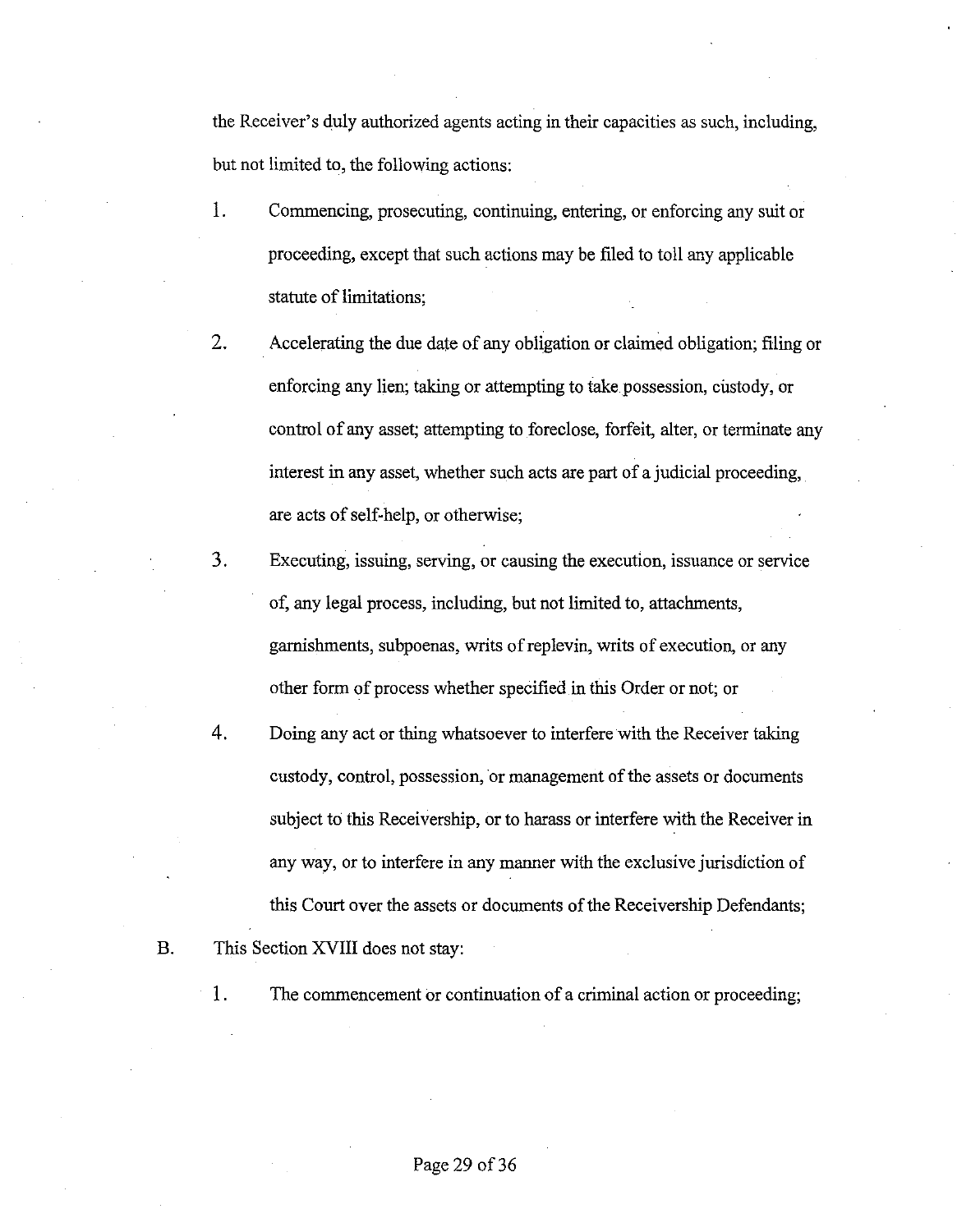- 2. The commencement or continuation of an action or proceeding by a governmental unit to enforce such governmental unit's police or regulatory power;
- 3. The enforcement of a judgment, other than a money judgment, obtained in an action or proceeding by a governmental unit to enforce such governmental unit's police or regulatory power; or
- 4. The issuance to a Receivership Defendant of a notice of tax deficiency; and
- C. Except as otherwise provided in this Order, all persons and entities in need of documentation from the Receiver shall in all instances first attempt to secure such information by submitting a formal written request to the Receiver, and, if such request has not been responded to within thirty (30) days of receipt by the Receiver, any such person or entity may thereafter seek an Order of this Court with regard to the relief requested.

#### **PRESERVATION OF RECORDS**

**XIX.**  IT IS **FURTHER ORDERED** that Defendants, their officers, agents, employees, and attorneys, and all other persons in active concert or participation with any of them who receive actual notice of this Order by personal service or otherwise, whether acting directly or indirectly, are hereby temporarily restrained and enjoined from taking any action, directly or indirectly, are hereby temporarily restrained and enjoined from destroying, erasing, mutilating, concealing, altering, transferring, writing over, or otherwise disposing of, in any manner, directly or indirectly, any documents or records of any kind that relate to the business practices, business, or personal finances of any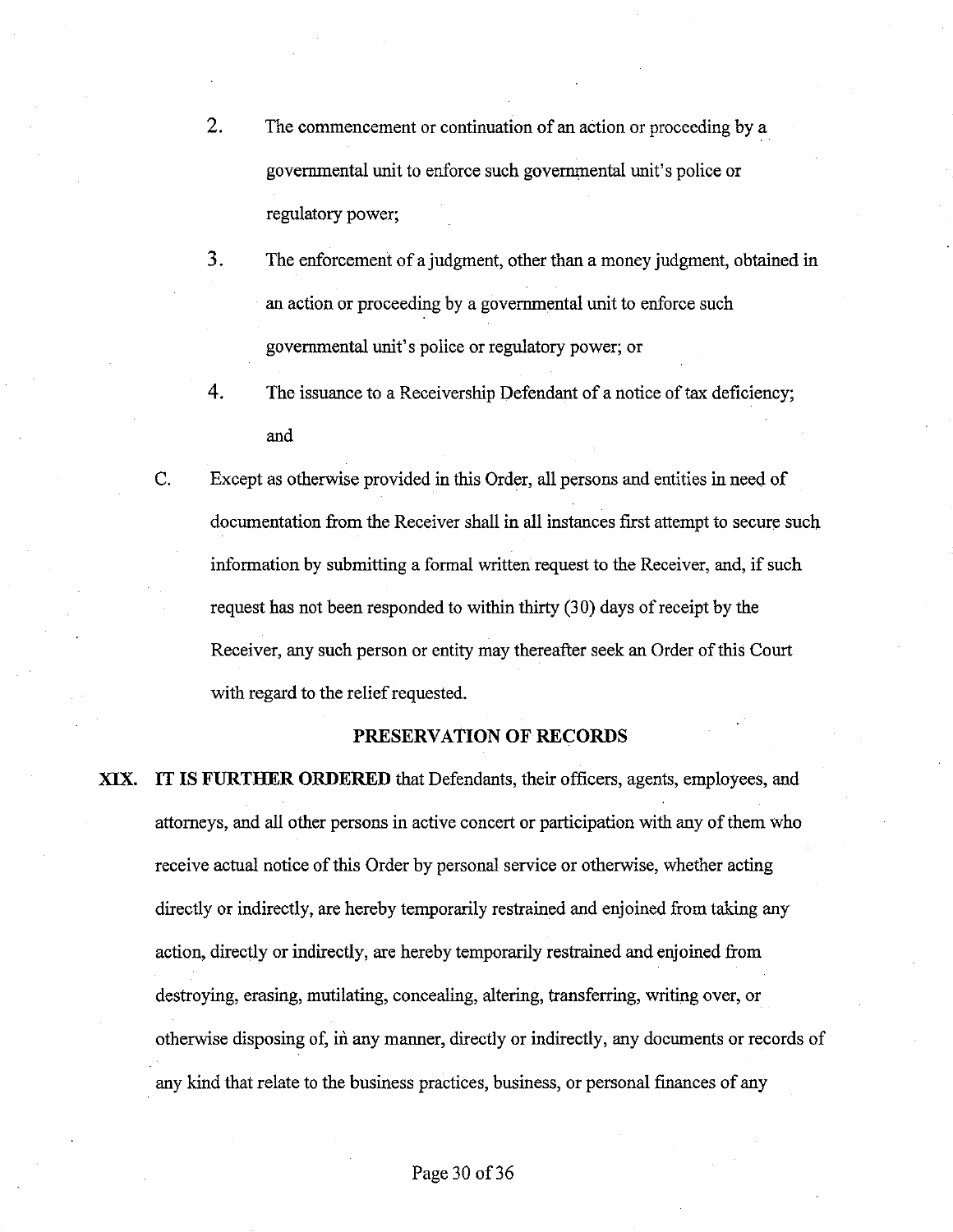Defendant, including but not limited to, computerized files and storage media on which information has been saved (including but not limited to floppy disks, hard drives, CD-ROMS, zip disks, punch cards, magnetic tape, backup tapes, and computer chips), and any and all equipment needed to read any such material, contracts, accounting data, correspondence, advertisements (including but not limited to advertisements placed on the Internet), FTP logs, Service Access Logs, USENET Newsgroup postings, Internet pages, books, written or printed records, handwritten notes, telephone logs, telephone scripts, receipt books, ledgers, personal and business canceled checks and check registers, bank statements, appointment books, copies of federal, state, or local business or personal income or property tax returns, and other documents or records of any kind that relate to the business practices, business, or personal finances of any Defendant.

#### **LIMITED EXPEDITED DISCOVERY**

- **XX. IT IS FURTHER ORDERED** that the FTC and the Receiver are granted leave to conduct certain expedited discovery, and that, commencing with the time and date of this Order, in lieu of the time periods, notice provisions, and other requirements of Rules 26, 30, 34, and 45 of the Federal Rules of Civil Procedure, expedited discovery as to parties and non-parties shall proceed as follows:
	- A The FTC and the Receiver may, upon three (3) calendar days' notice, take the deposition of any person or entity, whether or not a party, in any judicial district, for the purpose of discovering: (1) the assets of Defendants; (2) location of documents; and (3) compliance with this Order. Depositions may be conducted telephonically or in person. Deposition transcripts that have not been signed by the witness may be used at the preliminary injunction hearing in this matter.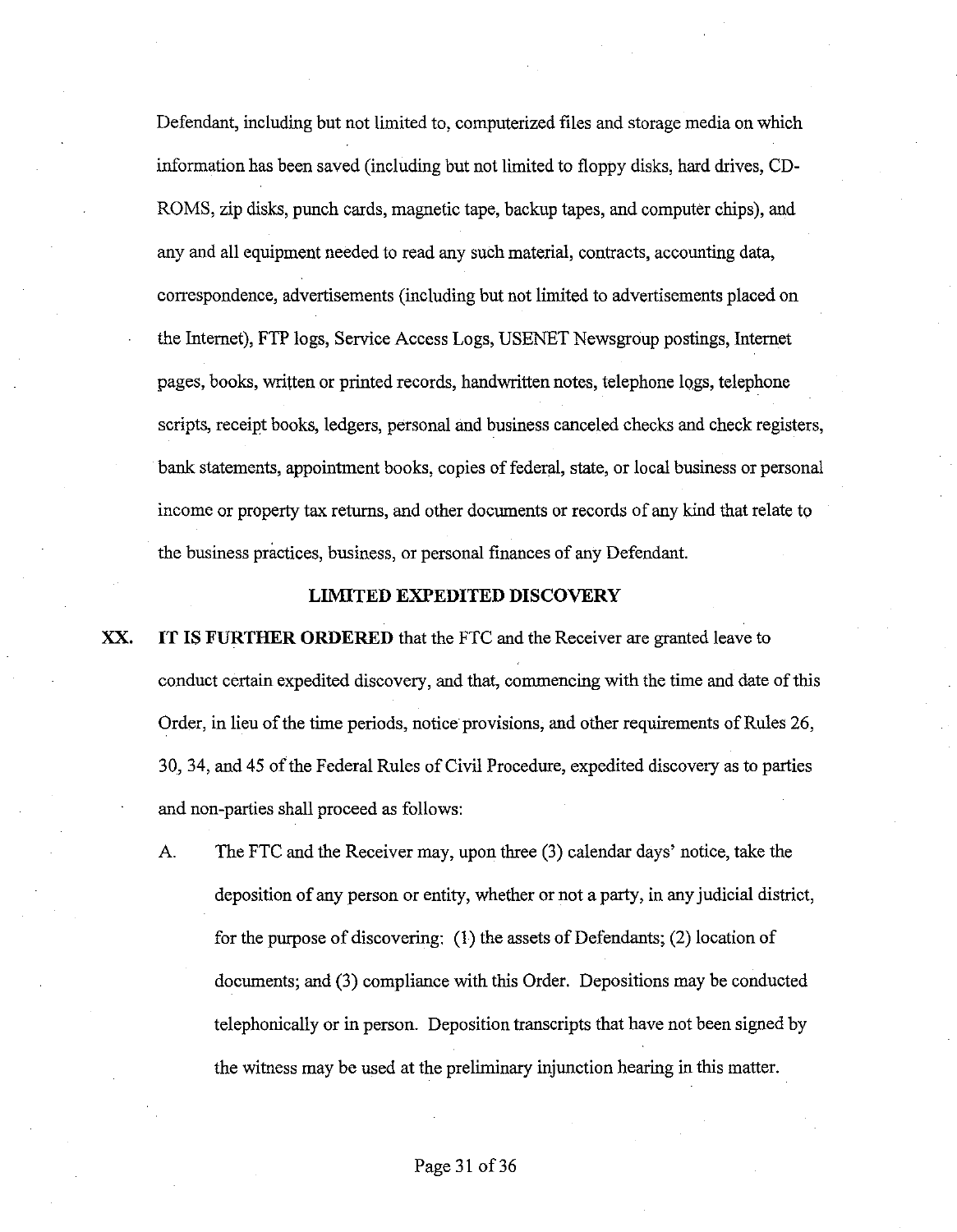*Provided that,* notwithstanding Federal Rule of Civil Procedure 30(a)(2), this Section shall not preclude any future depositions by the FTC or the Receiver. *Provided farther,* that any deposition taken pursuant to this Section shall be in addition to, and not subject to, the presumptive limits on depositions set forth in Federal Rule of Civil Procedure 30(a)(2)(A).

B. The FTC and the Receiver may serve interrogatories for the purpose of discovering:  $(1)$  the assets of Defendants;  $(2)$  location of documents; and (3) compliance· with this Order. Defendants shall respond within five (5) calendar days after the FTC or the Receiver serves such interrogatories. *Provided that,*  notwithstanding Federal Rule of Civil Procedure  $33(a)(1)$ , this Subsection shall not preclude any future interrogatories by the FTC or the Receiver.

C. The FTC and the Receiver may, upon five (5) calendar days' notice, including through the use of a Rule 45 Subpoena, demand the production of documents from any person or entity, whether or not a Defendant, relating to: (1) the assets of Defendants; (2) the location of documents; and (3) compliance with this Order. *Provided that* two (2) calendar days' notice shall be deemed sufficient for the production of any such documents that are maintained or stored only as electronic data.

D. The FTC and the Receiver are granted leave to subpoena documents immediately from any financial institution, account custodian, or other entity or person that holds, controls, or maintains custody of any account or asset of any Defendant(s), or has held, controlled or maintained custody of any account or asset of any Defendant(s) concerning the nature, location, status, and extent of Defendants'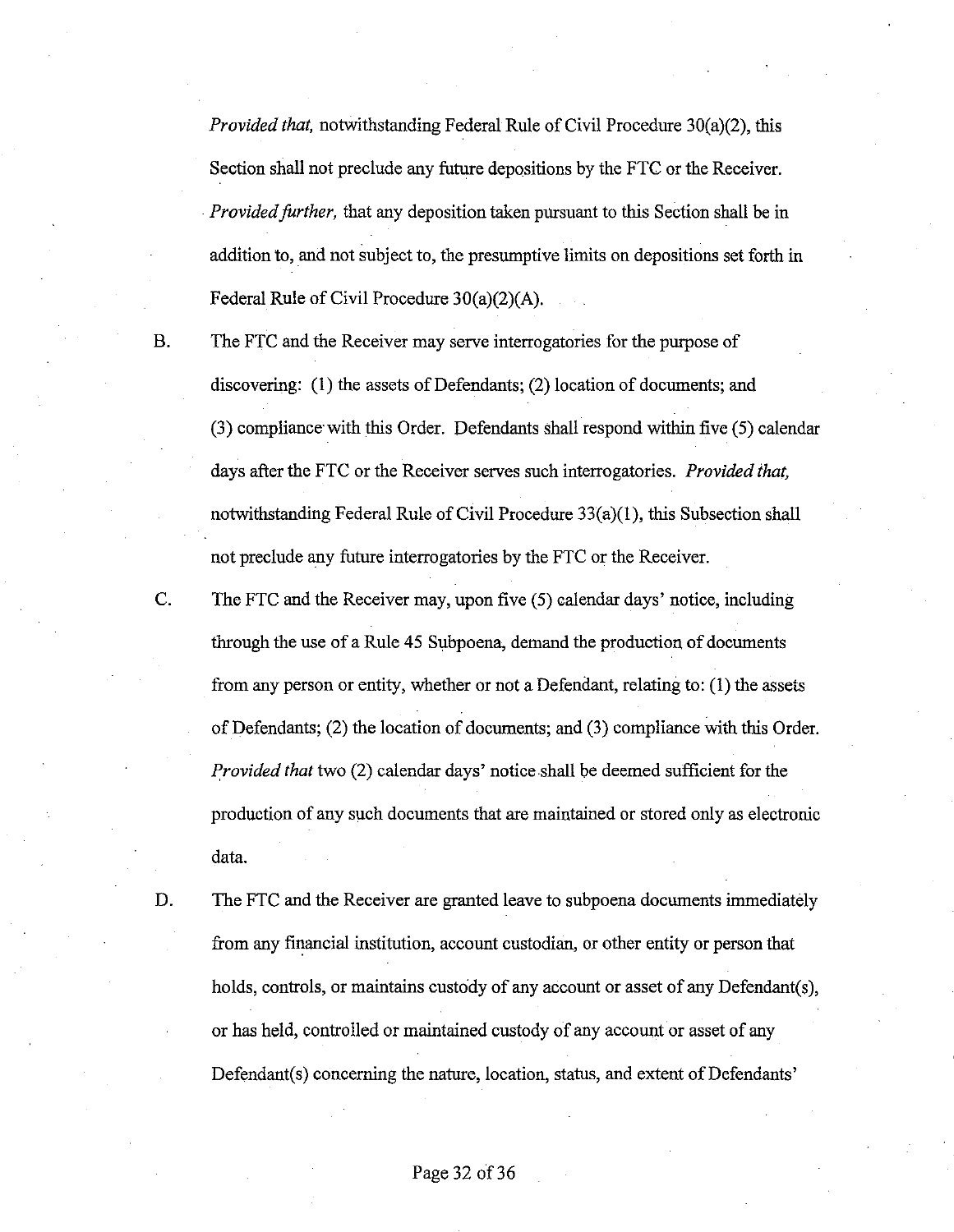assets, and compliance with this Order, and such financial institution, account custodian or other entity shall respond to such subpoena within five (5) business days after service.

E. For purposes of discovery pursuant to this Section, service shall be sufficient if made by facsimile or by overnight courier.

# **SERVICE OF THIS ORDER**

**XXI. IT IS FURTHER ORDERED** that copies of this Order may be served by facsimile transmission, personal or overnight delivery, or U.S. Express Mail, by agents and employees ofthe FTC or any state or federal law enforcement agency or by private process server, on Defendants or any other persons or entities that may be subject to any provision of this Order.

# **DISTRIBUTION OF ORDER**

**XXII. IT IS FURTHER ORDERED** that within three (3) calendar days after service of this Order, Defendants shall provide a copy of this Order to each of their agents, employees, directors, officers, subsidiaries, affiliates, attorneys, independent contractors, representatives, franchisees, and all persons in active concert or participation with Defendants, Within five (5) calendar days following this Order, Defendants shall provide the FTC with an affidavit identifying the names, titles, addresses, and telephone numbers of the persons that Defendants have served with a copy of this Order in compliance with this provision.

# **CORRESPONDENCE WITH THE FTC**

**XXIII. IT IS FURTHER ORDERED** that, for the purposes of this Order, because mail addressed to the FTC is subject to delay due to heightened security screening, all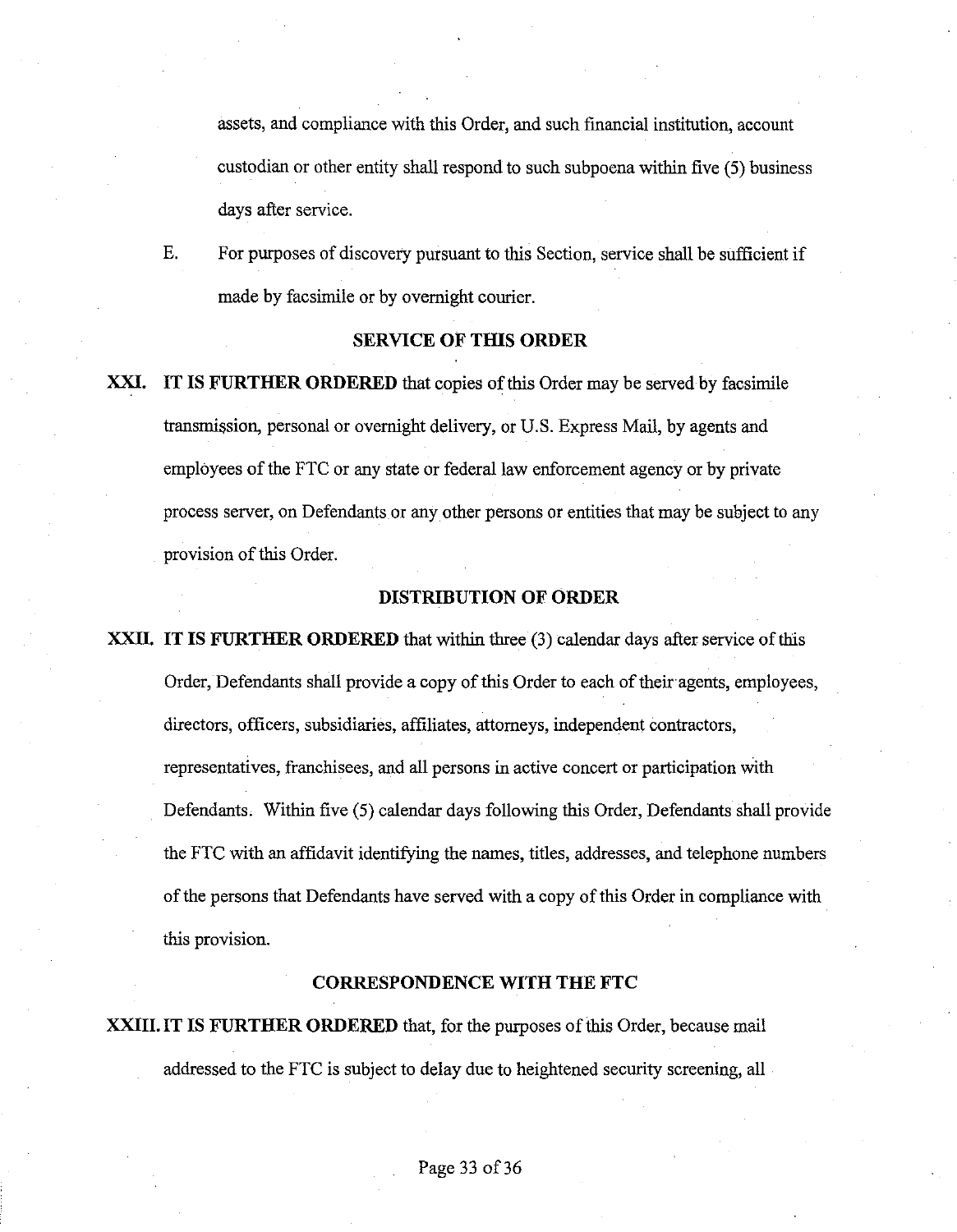correspondence and service of pleadings on the FTC shall be sent either via electronic . transmission or via Federal Express to: Gregory A. Ashe, Federal Trade Commission, 600 Pennsylvania Avenue, NW, Room NJ-3158, Washington, DC 20580. Email: gashe@ftc.gov; Telephone: (202) 326-3719; Facsimile: (202) 326-3768.

# **ORDER TO SHOW CAUSE AND PRELIMINARY INJUNCTION HEARING**

**XXIV. IT IS FURTHER ORDERED, pursuant to Federal Rule of Civil Procedure 65(b), that** 

Defendants shall appear on the **21st day of July, 2017, at 9:30 a.m.** at the United States Courthouse, Courtroom 4A, Orlando, Florida, to show cause, if any there be, why this Court should not enter a preliminary injunction, pending final ruling on the complaint; against Defendants, enjoining them from further violations of the FTC Act and the FDCPA, continuing the freeze of their assets, continuing the receivership over the Receivership Defendants, and imposing such additional relief as may be appropriate.

#### **SERVlCE OF PLEADINGS, EVIDENCE, WITNESS LISTS**

#### **XXV. IT IS FURTHER ORDERED** that:

A. Defendants shall file any answering affidavits, pleadings, or legal memoranda with the Court and serve the same on counsel for the FTC no later than **seven (7) business days** prior to the preliminary injunction hearing in this matter, pursuant Local Rule  $4.06(b)(3)$ . The FTC may file responsive or supplemental pleadings, materials, affidavits, or memoranda with the Court and serve the same on counsel for Defendants no later than one (1) business day prior to the preliminary injunction hearing in this matter. *Provided that* service shall be performed by personal or overnight delivery, facsimile, or email, and documents shall be delivered so that they shall be received by the other parties no later than 4 p.m.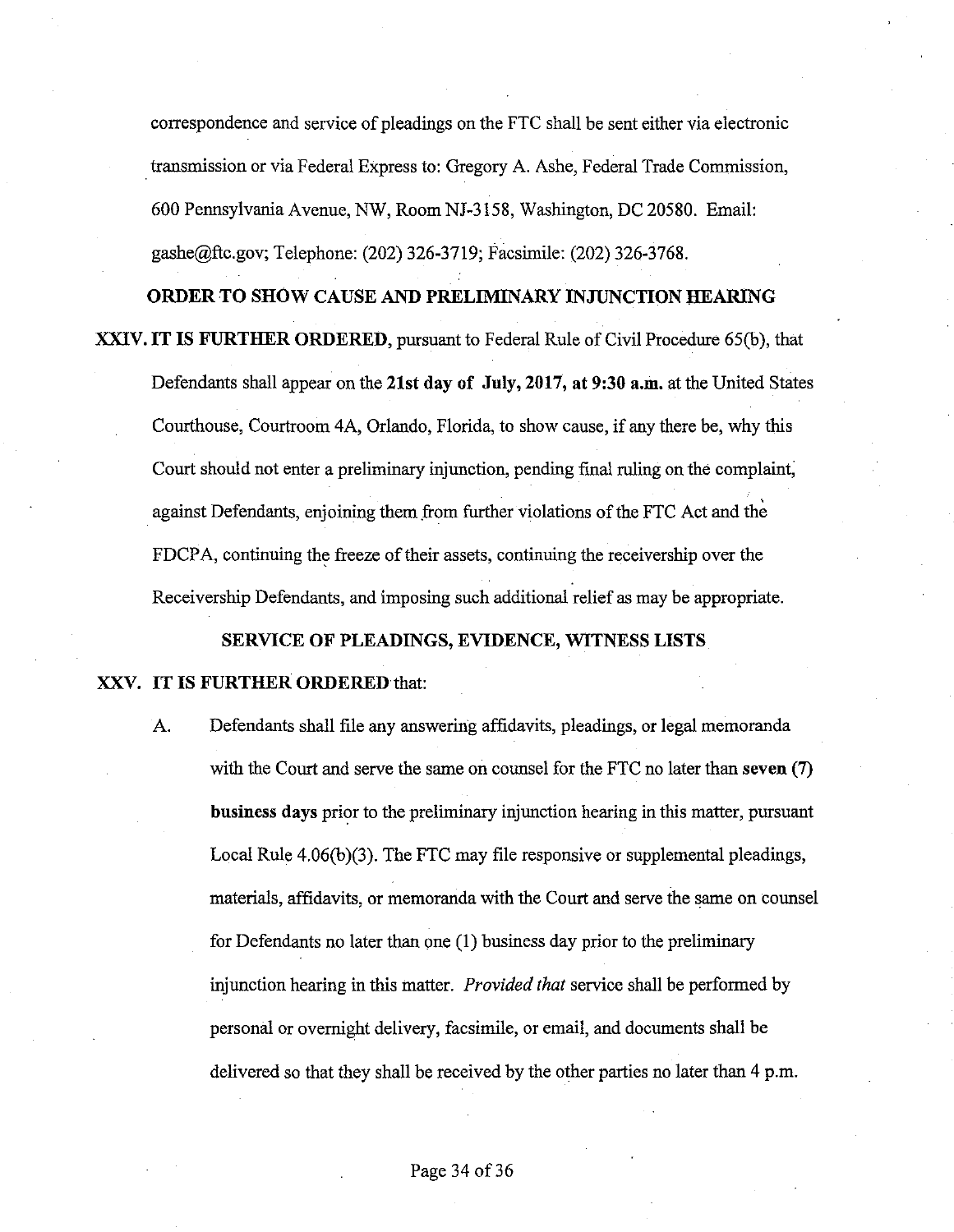(EST) on the appropriate dates listed in this Subsection;

B. The question of whether this Court should enter a preliminary injunction pursuant to Rule 65 of the Federal Rules of Civil Procedure enjoining the Defendants during the pendency of this action shall be resolved on the pleadings, declarations, exhibits, and memoranda filed by, and oral argument of, the parties. Live testimony shall be heard only on further order ofthis Court on motion filed with the Court and served on counsel for the other parties at least **seven (7) business days** prior to the preliminary injunction hearing in this matter, pursuant Local Rule 4.06(b)(3). Such motion shall set forth the name, address, and telephone number of each proposed witness, a detailed summary or affidavit disclosing the substance of each proposed witness' expected testimony, and an explanation of why the taking of live testimony would be helpful to this Court. Any papers opposing a timely motion to present live testimony or to present live testimony in response to live testimony to be presented by another party shall be filed with this Court and served on the other parties at least three (3) business days prior to the preliminary injunction hearing in this matter. *Provided that* service shall be performed by personal or overnight delivery or by facsimile or email, and documents shall be delivered so that they shall be received by the other parties no later than 4 p.m. (EST) on the appropriate dates listed in this Sub-section.

#### **DURATION OF ORDER**

**XXVI. IT IS FURTHER ORDERED** that the Temporary Restraining Order granted herein shall expire on the **24th day of July, 2017, at 11:59 p.m.,** unless within such time, the Order, for good cause shown, is extended for an additional period not to exceed fourteen